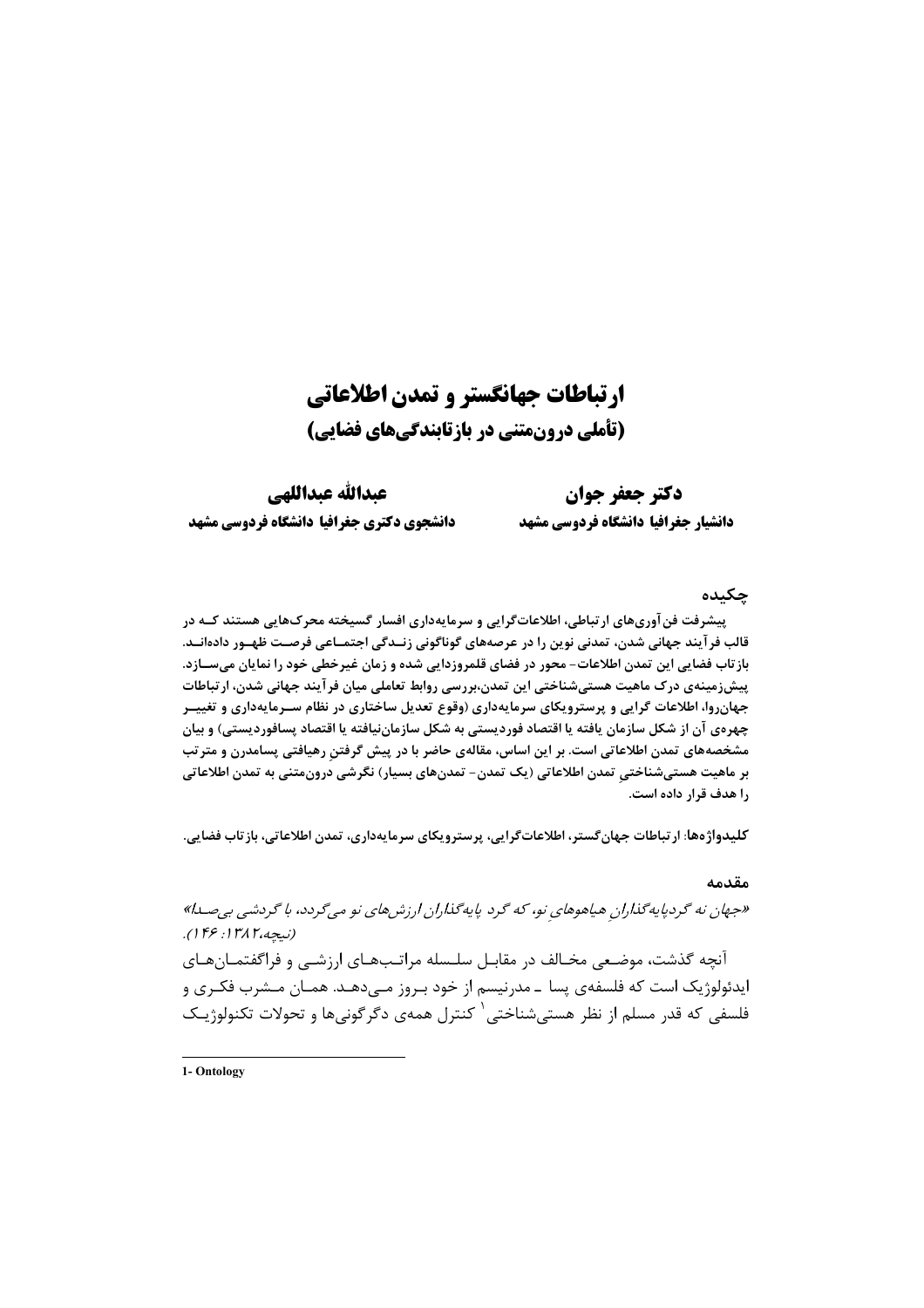در عرصهی ارتباطات و اطلاعات را بر عهده دارد. بر اساس این پیش درآمد، نوشـتار حاضـر، بـا طرح اين پرسشها مي آغارد، كـه؛ آيـا تحـولات تكنولـوژيكي كنـوني در عرصـهي ارتباطـات و اطلاعات، در نهایت تمدنی نوظهور از خود بر جای می;نهـد؟ آیـا تمـدن اطلاعـاتی نوظهـور بـر بنیان «منزلت صحبت کردن به جای/ برای دیگران را از آن خود می داند» *(تاجیک، ۱۳۸۱: ۲)*، یـا منطق کثرتگرایی ٰ و غیریذیری بر آن حاکم است؟ آیا بازتاب تمـدن اطلاعـاتی در عرصـههـای مختلف زندگی اجتماعی شالودههای سنتی فضا و زمـان را در هـم شکـسته اسـت؟ آیـا تمـدن اطلاعاتی مبتنی بر فلسفهی پسا ــ مدرنیسم در بستر فرآیند جهانی شدن <sup>۲</sup> نمود مے پابد؟

در پی یافتن پاسخی بر این پرسشها پیش فرض نوشتار حاضـر ایـن اسـت کـه؛ تمـدن در حال تکوین اطلاعاتی و جهانی شدن بطور کلـی از منظـر هـستی شـناختی، اصـول حـاکم بـر فلسفهي پسا ـ مد<sub>ار</sub>ن را برمي تابند و پارادايم جديد ارتباطات<sup>۳</sup>، اطلاعات گرايي و پروســتروپکاي سرمايهداري و شكل بيسازمان آن، همچون حلقههاي زنجيـر، محـرک اصـلي فرآينـد جهـاني شدن هستند که در نهایت، فراسوی زمان خطی رایج در دورهی رنـسانس و فـضای قلمـروی و مکانمنـد دورهي،مـدرن، در زمـاني بـيزمـان و فـضايي سـرزميني أ، تمـدن مـشترک جهـاني .<br>(اطلاعاتي) ,ا نتيجه مي دهند. اما بازتاب فضايي تمــدن اطلاعـاتي جديــد در يهنــهي گيتــي از چشم|نداز هستي شناختي، ماهيت تكنولوژي اطلاعاتي<sup>0</sup> ــ كه به هيچ وجــه امــري تكنولوژيــك نیست *(هایدگر،۲۲۷۲: ۲۳)*ـ را پیش می کشد. که تفسیر نمـود تجریـدی و عینـی آن، در بـستر فضاهای سرزمینی و متنی، به هیچ روی با خردباوری ٔ و قطعی،نگری میـسر نیـست و رهـایی از این واقعنگریهای سوبژکتیو، رهیافتی نسبی نگر میطلبد *(احمـدی، ۱۳۸۱: ۵-۵)* تـا همیـای نقطهی عزیمت تئوریک این نوشتار باشد و نتایج مورد نظر این گفتار را روشن سازد.

# جهانی شدن و بارادایم تکنولوژی ارتباطات

تحولات تکنولوژیکی، برخلاف علـل سـاختاری و تقریبـاً نمـادین و نـامریی جهـانی شـدن (سرمايهداري، اطلاعات، تفكر فلسفي پسامدرن) ـ كه موجب ظهور فرا قلمروگرايي شـده اسـت به آسانی قابل مشاهده و تفسیر است. بدیهی است که جهانی شدن، بدون نوآوریهای گسترده در زمینهی حمل و نقل، ارتباطات و داده یردازی امکان پذیر نمی شـد. مـضاف بـر ایـن صـنعتی شدن<sup>۷</sup> بطور کلی در ایجاد مشکلات زیست محیطی، فرامرزی و فراملــی نقــش مرکــزی را ایفــا کرده است. این بدان معناست که تکنولوژی آشکارا نقش بنیادین در آفرینش فضاهای فراملے،

<sup>1-</sup> Pluralism 2. Clobalization

<sup>3-</sup>Communication

<sup>4-</sup>Territory

<sup>5-</sup> Informatioal Technology

<sup>6.</sup> Rationalism

<sup>7-</sup> Industrialize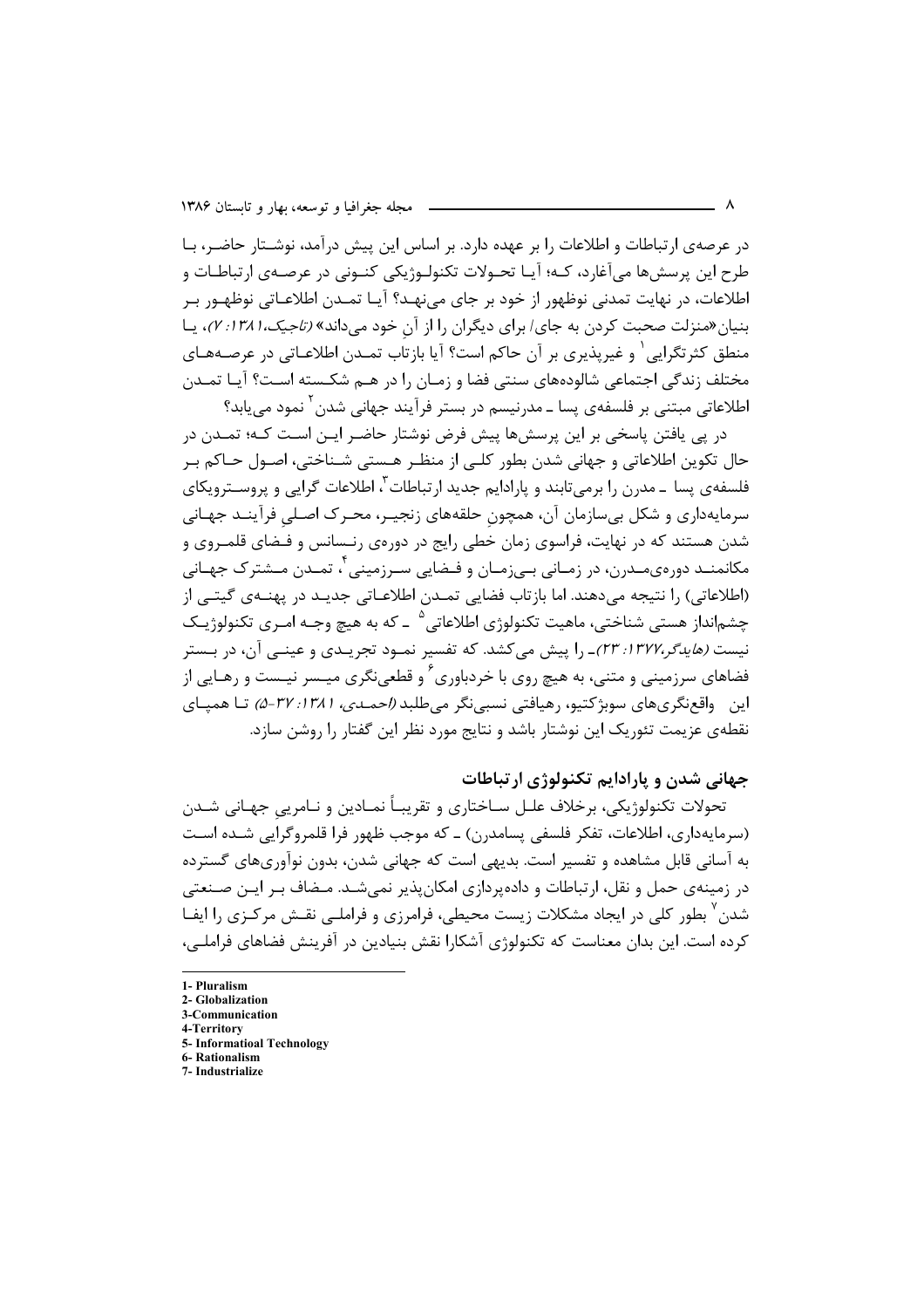فراقلمروی و سیارهای داشته است. اختراع تلگراف در سال۱۸۳۷، تلفن در سال ۱۸۷۶، بی سیم در سال ۱۸۹۵، هواپیما در سال ۱۹۰۳، تلویزیون در سال ۱۹۲۶، موشک بـا ســوخت مــایع در سال ۱۹۲۷، کابل هم محور در سال ۱۹۳۰ و کامپیوتر دیجیتال در سال ۱۹۴۶؛ همه رویدادهای علمی و محر کههای ارتباطی تکوین فرآیند جهانی شدن بودهاند. به علاوه ابداع سیستم بطـری پرکنی اتوماتیک و فرآیندهای کنسروسازی و منجمدسازی موجب شـد، تـا کالاهـای مـصرفی خاصی \_ که بدون وجود امکانات یادشده فاسد میشدند \_ به فرآوردههای جهانی اولیــه تبــدیل شوند. در همین حال اختراع و استفاده بیش از حد کلرو فلوئووکربنها (CFCS) در سال ۱۹۳۱ زمینهی تخریب بعدی لایهی ازن را پدید آورد *(شـولت، ۱۳۸۲: ۱۲۰)*. پیامـدهای ایـن تحـولات بدون شک در دورههای بعدی شکل گیری فرآیند جهانی شدن و افق آیندهی جهان بـه مراتـب چشمگیرتر خواهد بود. انقلاب ارتباطی و پارادایم نوظهور ارتباطات جهانی فرجام دو جریــان، و تحول در عرصهی ارتباطات هستند.

نخست: جریانی که همزمان با تلاش شدید شرکتها برای جهانی شدن آنها، به سـرعت در صنایع رسانهای تمرکز یافت.

جريان دوم: توسعهي ارتباطات ديجيتالي و پيشرفتهاي فني مرتبط با آن؛ نظير ارتبــاط از طریق تلفن همراه است که ارتباطات را کم هزینهتر و قابل دسترس تر می کنـد. از ســوی دیگــر دیجیتالی کردن ارتباطات، موجب همگرایی شکلهای مختلف ارتباطی (تلگراف، تلفـن، رادیـو، تلویزیون،…) به وجود آمدن گروههای تخصصی بین|لمللی و بالاخره تأثیر آن بر فرهنگ و هنـر گردید که این تکنولوژی تولید و انتقال اطلاعات، پرورش، انباشت و بـازخوانی همزمـان آنهـا را فراهم نمود و مردم را به ارتباط جهانی ترغیب کرده است، چرا که انتقال اطلاعـات در پهنــهی کنونی گیتی می تواند تقریباً به طور همزمان و با بهایی نسبتاً ارزان صورت گیـرد *(مـکـچـسنی،* ۱۳۷۹: ۳۰-۳۳). پارادایم نوین ارتباطات، فراسوی سلسله مراتب ارزشی حاکم بر جوامع سـنتی پیشین، ارتباط ساکنان سیارهی زمین را در گسترهای افقی، فراهم آوردهاست. *نیـوت گینگـریچ* در توصیف دوران جدید ارتباطات میگوید؛ «هر روز جمع بیشتری از مردم امکان می یابند کـه فراتر از ساختارها و سلسله مراتب جمعی، در پناهگوشههای امنی ــ که انقلاب اطلاعــاتی ایجــاد کرده است ـ به فعالیت بیردازند. برخلاف انقــلاب0سـنعتی کـه مـردم را گـروهگـروه بـه داخـل سازمانهای عظیم اجتماعی مانند؛ شرکتهای بزرگ و اتحادیههای بزرگ و دولت ـ ملـتهـای مدرن راند، انقلاب ارتباطات و انفجار اطلاعات در حال از هم پاشیدن این غولهـا و هـدایت مـا به سوی آن چیزی است که با کمال تعجب بیشتر شبیه به آن آمریکایی است کـه *تـوک ویـل* <sup>(</sup> برای سال های ۱۸۳۰ مجسم کرده بود» *(داوسن و بلامی فاستر، ۱۳۷۹: ۲۶).* 

<sup>1-</sup> Alexis de Tocqueville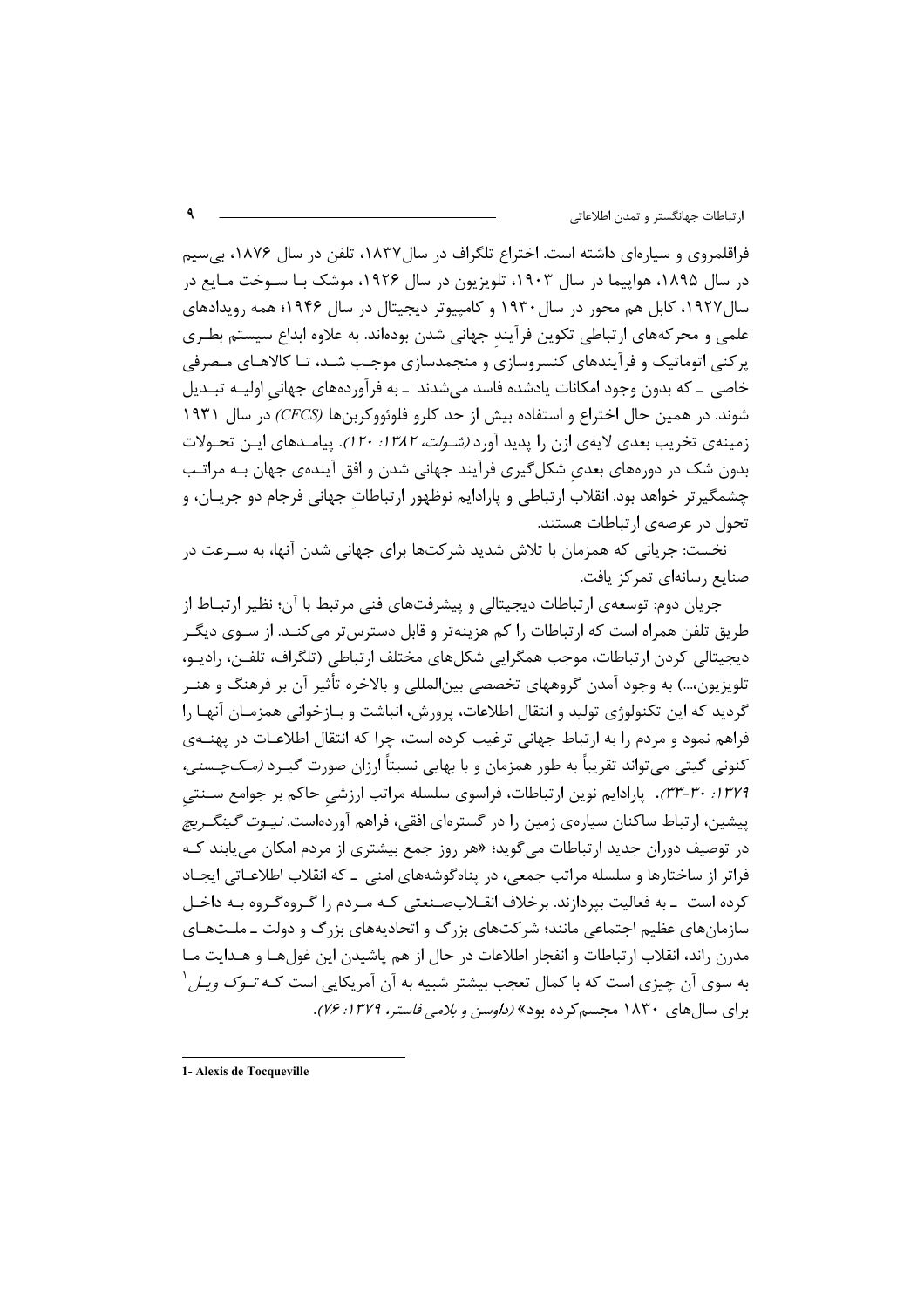بنابراین فرآیند در حال تکوین جهانی شدن ـ که *مارتین آلبرو*` آن را فرآیند ملحـق شـدن ساكنان سياره زمين به جهـان اجتمـاعي واحـد مـي دانـد (Baylis and smith,1997:15) هـم به عنوان پیامد ظهور پارادایم نوین ارتباطات و هــم بــه عنــوان عامــل برانگیزاننــدهی گــسترش روزافزون آن، بیشترین بازتابهای فضایی خود را، در عرصهی اقتـصاد جهـانی شـده بـر جـای می;نهد. به گونهای *که دیویدهاروی* ٔ عامل بنیادین فـشرده و لحظـهای شـدن جریانـات مـالی و همــاهنگی بــین|لمللــی را ارتباطــات کــامپیوتری شــده و الکترونیکــی بــر مــیشــمارد  $. (Waterz, 2001:67)$ 

در پهنهي اقتصاد جهاني شده، امروزه فراتر از مرزهاي تعريف شــدهي دولـت ملــتهــا ّ، د٬ کنگره وستفالی، شرکتهایی پا به عرصهی وجود نهادهاند که در پرسـش از هویتـشان، خـود را چندملیتی ٔ و پساملی معرفی می کنند و در قالب سرمایهداری بی سازمان و افسار گـسیخته، بـا حفظ اقتدار نسبی اقتصادی محلی، جریان سرمایه را، در جستجوی سود بیشتر و با گرایش بـه اقتصاد زیباشناختی، بر گستروی همه فضاهای جغرافیایی گسیل می سازند. این در حالیست که يستر اصلي و بنياد كنوني اقتصاد سيرمايهداري را، اطلاعيات - محيوري و عملكيرد در مقياس جهاني آن، تشكيل مي دهد. بــه عنــوان مثــال «شــلوار جــين» كــه محـصول شــركت نــساجي *برلنیگتون*<sup>۵</sup> آمریکاست، نرمافزاری را به رایگان در اختیار مشتریان خود در سـر تـا سـر جهـان قرار میدهد که از طریق آن می توانند به طور مستقیم با کامپیوتر *مین فریم برلینگتون* ارتبــاط برقرار کنند و با چنگ انداختن روی موجودی انبار این شرکت، به طریق الکترونیکـی پارچـهی مورد علاقهی خود را انتخاب و سفارش دهند. همهی اینها بـا سـرعتی لحظـهای و آنـی انجـام میشود» *(تافلر، ۱۳۷۷: ۱۸۶).* اطلاعات ــ محور <sup>۶</sup> و دانش ــ محور <sup>۷</sup> بودن اقتصاد حاکم بر جهــان کنونی، شیوهای نوین از تولید را سبب گردیده کـه تعامـل دو سـویهی تکنولـوژی ارتباطـات و اطلاعات در آن *(صدوقى، ١٣٨٠: ۵۵)* محرك اصلى تكوين نظام مديريت دانش شده است. قـدم نهادن در عرصهی بازتابها و برکنشهای تجریدی و نمادین پـارادایم ارتباطـات-کـه مـدیریت دانش یکی از آنهاست- چشماندازی هستی شناختی را پیش روی ما قرار می دهـد کـه بررسـی پیامدهای این شیوهی ارتباطات در عرصـهی فرهنـگ، تمـدن، هویـت و… جامعـهی جهـانی را ناگریز مے نماید. انسان برخلاف برخی موجودات دیگر که اجتماعی زندگی می کنند، اجتمـاع را می سازد تا زندگی کند. راز بقا و میزان اثرگذاری فرهنگها و تمدنها از نسلی به نسل دیگر، از

<sup>1-</sup> Martin Albrow

<sup>2-</sup> Darid Harvy 3- National-states

<sup>4-</sup> Multinational

<sup>5-</sup> Burlington

<sup>6-</sup> Information-based 7- Knowledge-baced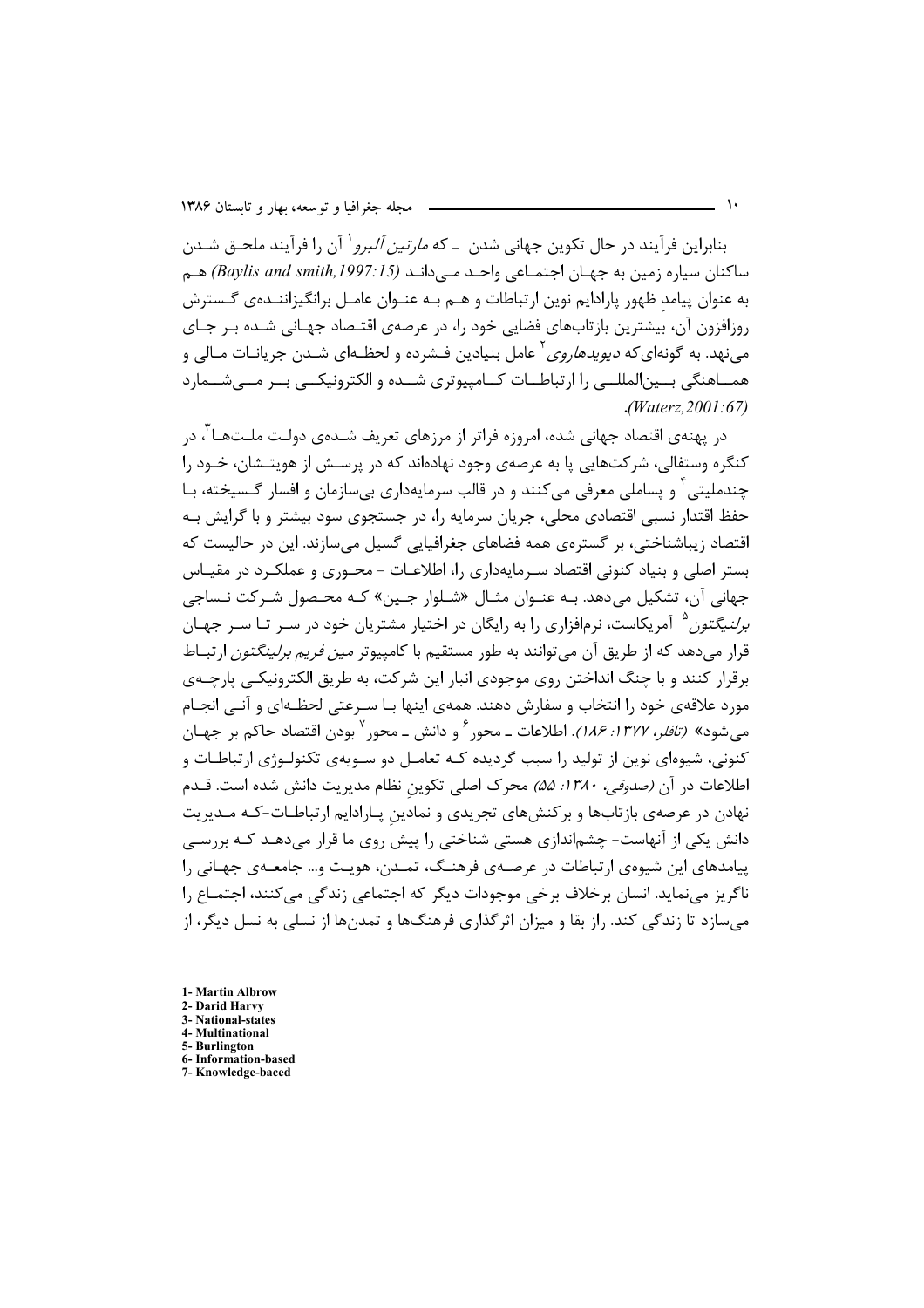طبقهای به طبقه دیگر و از جامعهای به جامعهی دیگـر، در محـیط زنـدگی انـسان، بـا قـدرت انتقال و ارتباط در آن جامعه قابل ارزبابی است *(بیک;اده،۱۳۷۲: ۲۵)*.

از این رهگذر پارادایم سیستم ارتباطات نـوین و کـاربرد ICT هـا کـه ظرفیـت و گنجـایش کنونی جهان را، برای جذب همه نـوع بیـان فرهنگـی، تمـدنی، هـویتی، سیاسـی و اجتمـاعی افزایش داده است ( *Abou, 2003: I)، خط*وط قرمز تمایزی میان فرهنگها و تمدنهای متکثــر را، به خطوط نارنجی بینافرهنگی و بیناتمدنی بدل ساخته است. منطق حاکم بر چنین فضایی، منطق دوانگار و تک گفتار مدرن (یعنی منولوگـهای خردباور) نیست، بلکـه دانـش ــ محـوری و نگرشمتنی ٰ و بینامتنی ٔ است که پیشفرض آن، وجود مـتنهـای متکثـر و پراکنـده، وجـود مؤلفان متكثر و سيال و كـدر بـودن مرزهـاي بينـامتني آنهاسـت *(تاجيـك،١٣٧٢: ۵٧)*. بازتـاب نامریی چنین وضعیتی، در عرصهی فرهنگ و تمـدن، متـأثر از ارتباطـات جهـانی، گـرایش بـه يلوراليسم و كثرتگرايي است كه خود را در جريان جايگزيني غيرستيزي بـا غيريــذيري محقــق مے نماید.

اطلاعات گرایی و پرسترویکای سرمایهداری

*پيتر دراكر* ` انقلاب اطلاعاتي فعلي را چهارمين انقلاب اطلاعاتي در تاريخ بشر ميداند: از نظر دراكر اولين انقلاب اطلاعاتي اختراع خط و نگارش بود كه پنج تـا شــش هــزار ســال پیش، در بینالنهرین \_به طور مستقل و چند هزار سال\_بعد در چین و حدود۱۵۰ سال بعد از آن هم توسط قوم مایا در آمریکای مرکزی به وقوع پیوست.

دومین انقلاب اطلاعاتی با اختراع کتاب نوشتاری، ابتدائاً در چین، و در حــدود ســال ۱۳۰۰ قبل از میلاد و سپس ۸۰۰ سال بعد، به طور جداگانه و مستقل در یونان واقع گردید.

سومين انقلاب اطلاعاتي با اختراع ماشــين چـاپ و حـروف متحـر ک توسـط *گـوتنبرگ* در سالهای بین ۱۴۵۰ و ۱۴۵۵ و اختراع همزمان گراورسازی به راه افتاد.

چهارمين انقلاب اطلاعاتي با اختراع كامپيوتر، تكوين سيستم مديريت اطلاعـات (MIS) ٌ، و یایوران ارشد اطلاعاتی (CIO)<sup>۵</sup>۰ تعـدیل ســاختاری سـرمایهداری و شــکل *گیــر*ی سـرمایهدارای افسار گسیخته، شبکهای شدن ارتباطات فراملے، اطلاعـات محـوری، دانـش محـوری و رونـق شیوهی تولید اطلاعاتی در اواخر قرن بیستم و آغاز هزارهی سوم، بـهوقــوع پیوســته و هنــوز در حال تكوين است *(دراكر، ١٣٨٢: ١٢٨)*. تكنولوژي اطلاعاتي كه در وضـعيت پـسامدرن تحـولات

- 1-Texual
- 2-Inter-texual. 3-Peter F. Drucker
- 4- Management information system
- 5-Chief inormation officer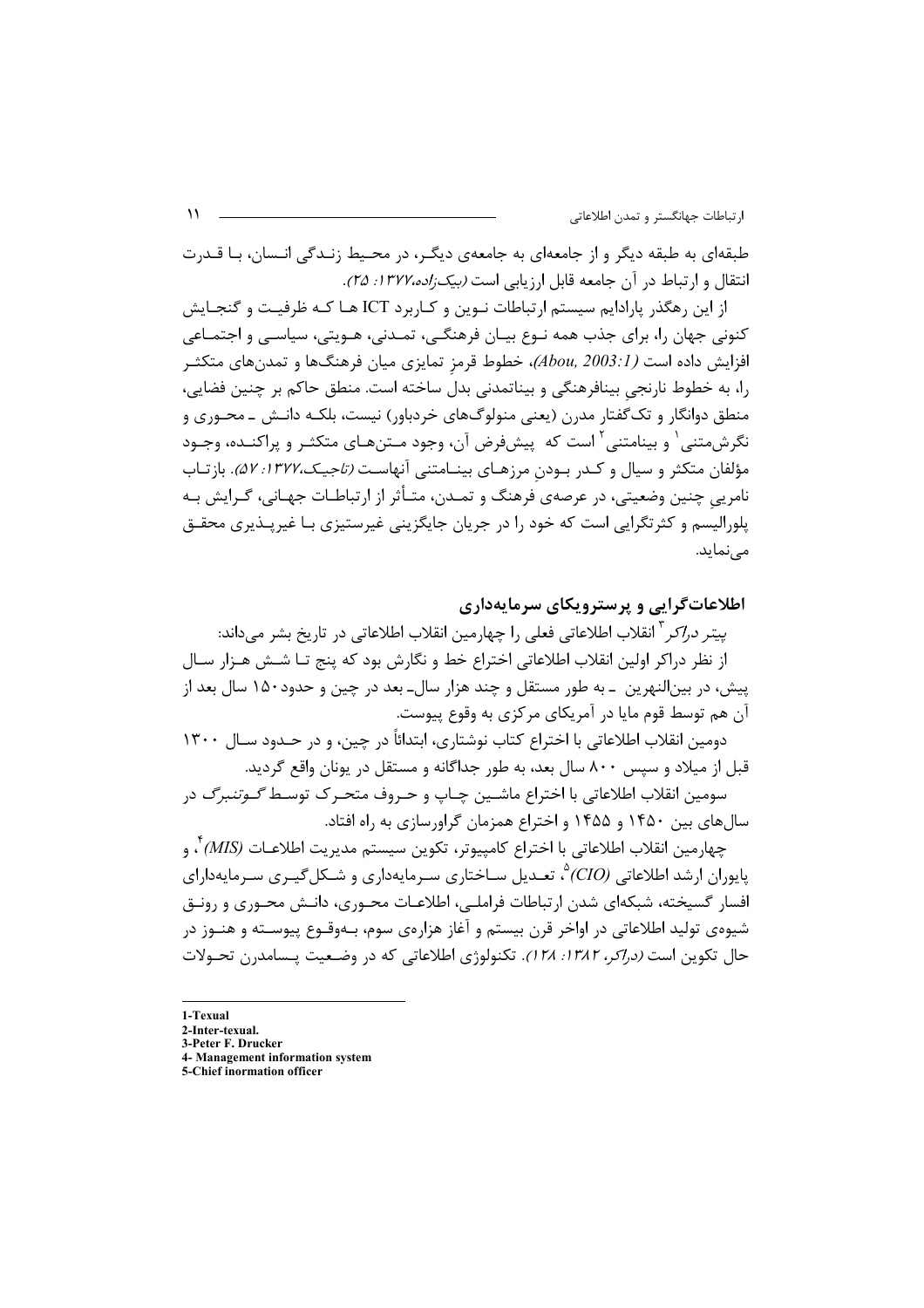چشمگیری به خود دیده، در فرآیند تولید سرمایهداری تغییـرات تعیـین کننـدهای پدیـد آورده است *(سیف، ۱۳۸۲: ۸)*. بطوری که از دههی ۱۹۸۰ به بعد، بـه صـورت ابـزاری مـؤثر در اجـرای فرآیند تجدید ساختار نظام سرمایهداری عمل کرده است.

در این روند، منطق سرمایهداری و منابع مبتنی بر این نظام، انقلاب تکنولوژیک را از لحـاظ توسعه و جلوههای آن شکل داده است.رابطهی انقلاباطلاعاتی و اطلاعات $\mathfrak{d}$ ایی و پرسترویکای سرمایهداری تعاملی دوسویه ـ یا لازم و ملزوم هم ـ بوده است. بطوری که نظر به عامل تـاریخی شتاببخشندهی یارادایم تکنولوژی اطلاعات، تعیینکننـدهی شـکل و مـسیر آن و شـکلهـای احتماعي واسته به آن، نشان از تأثيرات فراوان فرآيند تحديد ساختاري سرمايهداري دارند كـه آشکارا در راستای رسیدن به مرحلهی جهانی شدن تولید، توزیع و بـازارهـا، افـزایش بهـرەوری نیروی کار و سرمایه، تعمیق منطق سرمایهداری، یعنی کسب سـود در روابـط کـار و سـرمایه و استفاده از فرصتها در بهترین شـرایط کـسب منفعـت، در همــهی فـضاهای جغرافیـایی ســیر مبي كند (كاستلز، ۱۳۸۰؛ ۴۶و۴۴).

بدین ترتیب پسامدرنیته با مرحلهای از سرمایهداری منطبق شده که ویژگے، نخستین آن جایگزین شدن انعطافپذیری و نرمش، با تولید انبوه کالاهای یکسان و اشکال کـار وابـسته بـه آن است؛ از جملهی اینها به اشکال جدید تولید انبوه کالاهـای یکـسان و اشـکال کـار تیمـی و تولید«به موقع»، تنوع کالاها برای بازارهـای تخصـصی، نیـروی کـار انعطـاف<code>یـذیر،</code> سـرمایهی متحرک و مانند اینها می توان اشاره کرد که همه و همه به واسطهی فـنآوری اطلاعـاتی نـوین ممکن شدهاند *(سینزوود، ۱۳۷۹: ۵۵)*. نظام اقتصاد سرمایهداری در سیر تکوینی خود بـه سـمت یسامدرنیته<sup>۱</sup> مرحلهی سرمایهداری لیبرال قرن ۱۹ـ که در سطح محل و منطقه عمل میکرد ـ و مرحلهي سرمايهداري سازمان يافتهي قرن ٢٠، كه در سطح دولت - ملتها عمل مــي كـرد، را پشت سر نهاده و اکنون به کمک اطلاعات جهانی و دانش محوری، به سرمایهداری بےسازمان بدل گشته است که گردش کالا و سرمایه در آن مقیاسی فراملی و فرامرزی دارد. ابژهها (پول و کالاها) و سوژەها (نیروی کار)در خارج از مرزها جریان دارند.این سوژەها<sup>۲</sup> و ابژەها<sup>۳</sup> مسافتهای زیادی را با سرعت فزاینده طی می کنند و همزمان کردن فرآیندها چنان دشوار شــده کــه تنهـا سرمايهداري بي سازمان مي تواند به آن سامان ببخشد *(بوريمر، ١٣٨١: ۴۳)*. انديـشمندان يـست مدرن در باب ویژگی ها و پیامد پیشرفتهای اطلاعاتی و سرمایهداری افسارگـسیخته <sup>۲</sup> مطــالبی جالب و سرشار از روشنبینی دارند، به طوریکه شناخت جدی جهان معاصر را بـدون آگــاهی از مرکزیت و ابعاد نشانهسازی امور در دنیای کنونی (بودریار)، بدون ملاحظه تغییـرات بـه وجـود

2-Subiects 3-Objects

<sup>1-</sup>Postmodernity

<sup>4-</sup>Unrestrained capitalism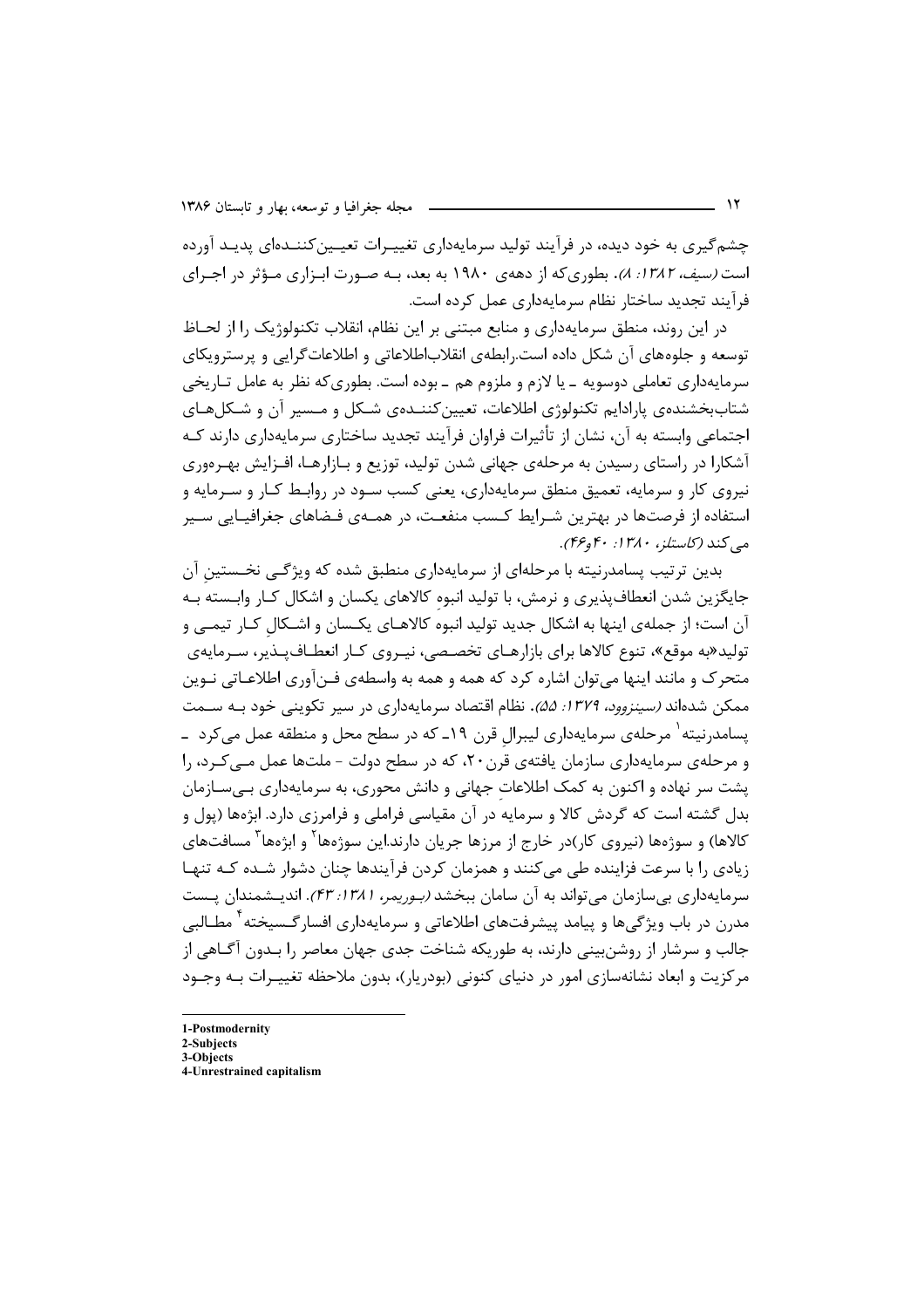آمده در اشکال ارتباطی (پوستر)، بدون به رسمیت شناختن تنوع و کثرت دیدگاههای جهـانی؛ که توسط رسانههای نوین در دسترس همگان قرار گــرفتهاند (واتیمو) امکان،ایـذیر مــی۱داننـد (وېستيږ، ۸۰: ۳۹۵).

بر اساس مطالب فوق|لذکر میتوان اذعـان داشـت کـه نظـام سـرمايهداري در گـذر تـاريخ هیچگاه خود را چنین یکهتـاز و تـکـسـوار میـدان ندیـده بـود و در درازنـای زمـان تعامـل بـا محر ک&ایی که اکنون عامل جهان گستری سرمایهداری شدهاند را، حتی برخـود مـستحب هـم نمی بنداشت. سرمایهداری هم اکنون با بر گذشتن از رقیب سوسیالیست خود،(فرویاشی شوروی در دههی۱۹۹۰ و به تبع آن از میان رفتن اقتصاد سوسیالیستی و رقیب دیرینهی سـرمایهداری در طول سالهای جنگ سرد) روندی رو به تزاید و پیشرفت روزافـزون اقتـصادی و سیاسـی را تجربه کرد.

جهاني شدن، اطلاعات گرايي و دانش- محوري، پـارادايم نـوين ارتباطـات، زمـان بـي;مـان، فضای مکان;دایی شده و در فرجام، تمدن اطلاعاتی در حـال تکـوین، در ارتبـاطے، چندسـویه، بدون سلسله مراتب و شبکهای` با هم،آنچه ,ا که امروزه سرمایهداری افسار گسیخته نام گرفتـه، فرصت نمود دادهاند.

## تمدن اطلاعاتي

نظر به تاریخ گذشتهی جهان و تأمل در وضعیت سیاسے، اقتـصادی و اجتمــاعی کــشورها چهار گونه تقسیمبندی از مسیر ترقی و توسعهی کشورهای جهان را آشکار می کند؛ در دهــهی ۱۹۶۰ کشورها را به توسعه یافته <sup>۲</sup> و توسعه نیافته تقسیم م*ی ک*ردند، در دههی ۱۹۷۰ بـه جهـان اول ؓ و جهام سوم ؓ ، در ۱۹۸۰ به کشورهای بیشتر توسعهیافته و کمتر توسعهیافتـه و در دهـهی ۱۹۹۰ به کشورهای صنعتی شده و در حال صنعتی شدن تقسیم می کردند (Water,2001: 34). در حاليكه امروزه سلسله مراتب توسعهيافتگي كشورها، بر مبناي محرك اصلي وقوع دگرگوني در وضعیتکشورهای جهان (یعنی جریان اطلاعات و ژئوپلتیک سرمایه) و گذرا آنها به جامعهی دانایی به محور، به میزان نقشی که هر یک از کـشورها در زایـش اطلاعـات، جریـان سـرمایه و مدیریت دانش <sup>۵</sup> بر گُرده مے کشند، وابسته است.

انقلاب علمے ،، ا, تباطے , و اطلاعاتے , که عامـل اصـلے , سـنجش موقعیـت کـشورها در مـسیر ترقی|ند، نه تنها محر کهی اصلی فرآیند جهانی شدن هستند، بلکه در تعامل با ایــن فرآینــد، دو

5- Knowledge management

<sup>1-</sup> Networking

<sup>2-</sup> Developed 3- First world

<sup>4-</sup> Third world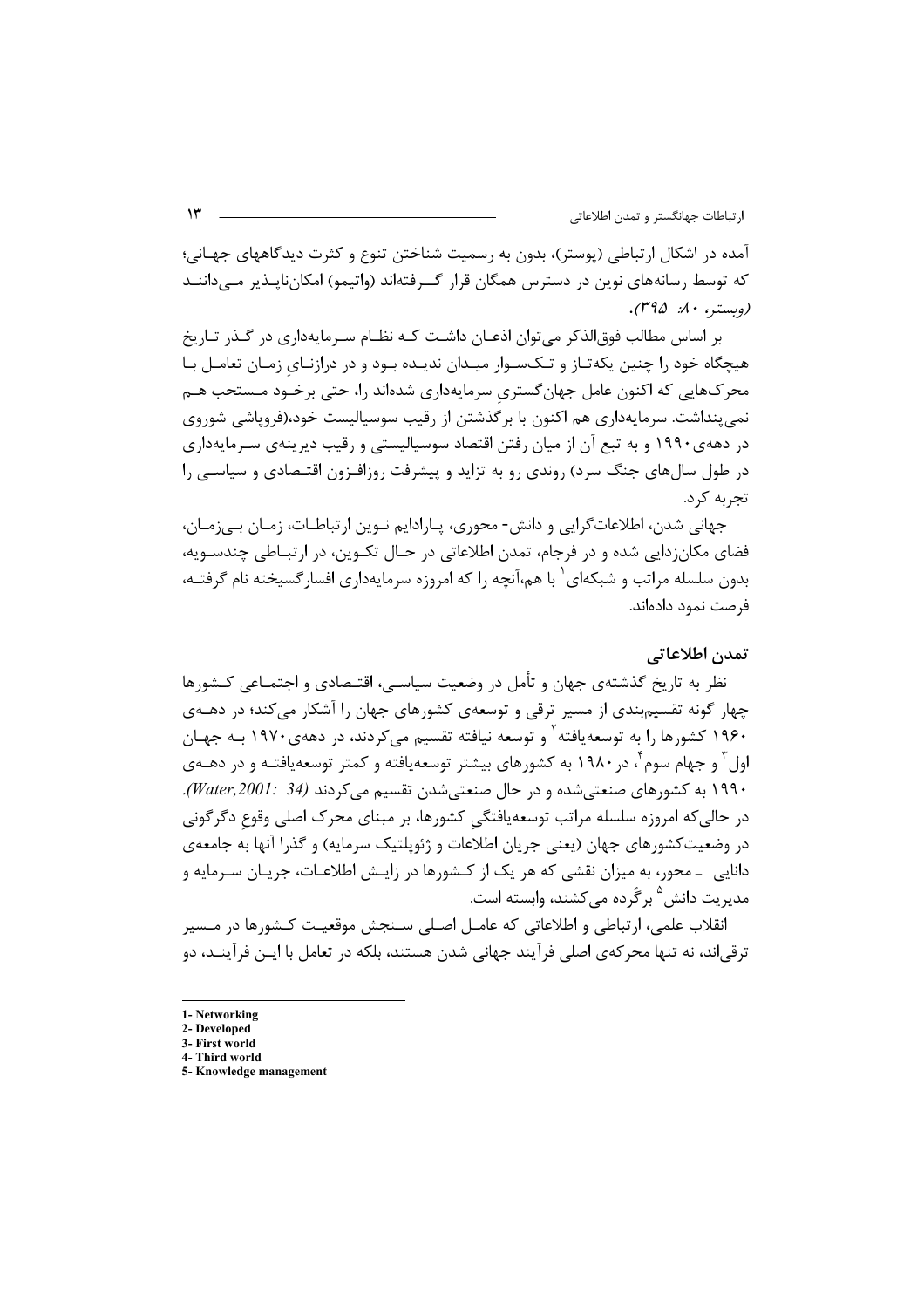روی جداییناپذیر یک سکه محـسوب مـیشـوند. جهـانی شـدن بواسـطهی انقــلاب علمـی ٰ و اطلاعاتی راه را برای رسیدن به خدمات اطلاع سانی سریع، به همهی منـاطق جهـان از طریـق تجـات و مبادلــهي آزاد، اطلاعـات و آمــوزش هموارسـاختهاسـت (میرمحمــدی، ۱۳۸۱: ۶۷) و در شرايط جديد اقتصادي، به وسيله دكترين تجارت نئوليبرال، اقتصادي جهان گـستر و اطلاعـات - محور را بهوجود آورده است (Tsering,2003:4). جهـاني شـدن بـر ايـن اسـاس بـه مـوازات انقلاب اطلاعاتي، در سير تکويني خود، عرصهي سازمانهاي اجتماعي، فرهنگهـا و ارزشهـا و حیات سیاسی جوامع کنونی را نیز بی نصیب نگذاشته (Piut,2003:1) و همگام با ابداع شبکهی جهانی در سال ۱۹۸۹ ظهور تمدن نوین اطلاعاتی را سبب شده است تمدن اطلاعاتی در حـال تکوین، با قبول چندگانگی و کثرت در تمام عرصههای زندگی اجتماعی، ماهیـت فلـسفی|ش را در شکل «یک تمدن– تمدنهای بسیار» نمایان می سازد. تمدن نوظهور که اصـل بنیـادین آن بر محور اطلاعات و دانش جهان روا استوار است، خصلت کثرتگرای خـود را از ویژگـی ذهنـی، معطوف به آگاهي، تفكر و شناخت بودگي اطلاعات به عاريت مي گيرد و در سامان نوآفريـدهاش با مشخصههای ذیل تجلی می یابد: ١ـ شيوەي توليد حاكم بر تمدن اطلاعاتى شيوەي توليد اطلاعات است. ٢ـ در تمدن اطلاعاتي عوامل سرمايه وكار جامعهي صنعتي، بـا اطلاعـات و دانـش جـايگزين مے گر دند. ٣ـ در تمدن اطلاعاتي، نهادهاي اجتماعي افقي مانند جامعه مدني، جانشين نهادهـاي عمــومي عمودی و متمر کز می شود (رجایی، ۱۳۸۲: ۱۱۷). ۴ـ تمدن اطلاعاتي در فضايي فرا قلمروي، فرامرزي و سرزميني تكوين مي يابد. ۵ـ چندگانگی و کثرت در سیاست، اقتصاد و فرهنگ مشخصهی بنیادین آن است. ۶ـ شهروندان تمدن اطلاعاتي به واسـطهي فـنآوري اينترنـت و پـست الكترونيـك در فـضاي تجریدی یک شهر اطلاعاتی<sup>۲</sup>، به هم م<sub>یر</sub>سند. ۷ـ شیوهی شناخت در تمدن اطلاعاتی، غیرحضوری و دیگرزدایی شده است. ۸ـ دگر گونی روششناختی در دانش،سببساز فراقلمروگرایی آموزش و فراروندگی پژوهشهای اجتماعی، از تقسیمبندیهای رایج آن و میان٫شتهای<sup>۳</sup> شدن آن، در تمدن اطلاعاتی است. ۹ـ بازی زبانی مسلط بر تمدن اطلاعاتی بازی زبانی گفتمان و آری¢ویی است. ۱۰ـ تمدن اطلاعاتی، بر بنیان ویژگی سرزمینی و فراقلمروی بودنش انگیزشگر گفتمـان بـوم و

1- Scientific revolution

جهان است *(تافله،۱۳۷۴: ۴۱۴)*.

<sup>2-</sup> Informational city

<sup>3-</sup> Interdisciplinary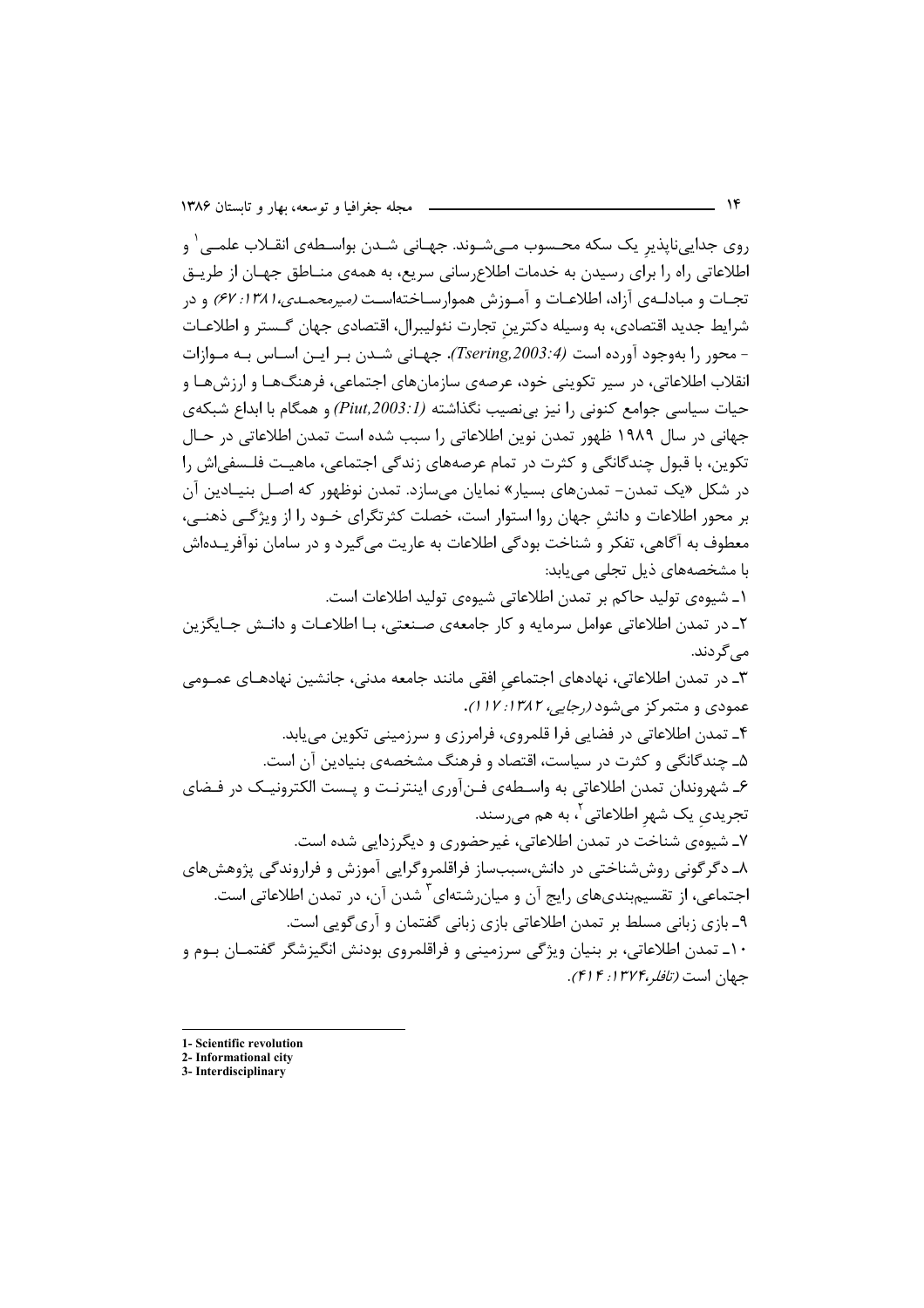۱۱ـ هنجارها، عقاید و هویتها در تمدن اطلاعاتی متکثر، پراکنده، سیال و چندگانـهانـد و بـه تعبیر فلسفی «هیچ زمانی وجود این همه باور در کنار یکدیگر شدنی نبودهاست» *(نیچه، ۱۳۸۲؛ ۱۶).* ١٢ـ در تمدن اطلاعاتي تمايزات فرهنگي ــ هــويتي ايــدئولوژيهــاي مقتــدر جــاي خــود را بــه تکثرها و گفتمانهای دوسویهی بینامتنی مے دهند.

۱۳ـ نظامسرمايهداريسيستم اقتصادىغالب و تمامعيارتمدن اطلاعاتي|ست (Mozafffri, 2002). ۱۴ـ بحثارزشي امنيت درتمدن اطلاعاتي معطوف به امنيتي است؛هستيشناختي و امنيت هويتي. ۱۵ـ انسان ساکن در تمدن اطلاعاتی، اجتماعی شده و سراسر بین است و از نظـر زیباشـناختی با جايگزين كردن عـادات بــه جــاي لــذات، تجربــهي لــذت در حــال جــاودان و ســبک حيــات اکسپرسپونیستی ` ۱٫ ــ که هدف نهایی آن کسب رضایت فوری است تا خرسندی با تأخیر ـــ بــا كمال علاقه تجربه مي كند. ۱۶ـ گذشته از همهي اينها محرك اصلي شكل5يري تمدن اطلاعاتي، فنآوريهـاي ارتبـاطي و

ار تباطات گستردهی جهانی است.

### باز تابهای تمدن اطلاعاتی در فضای سرزمینی

تمدن اطلاعاتی در حال تکوین مانند همهی دگرگشتهـا و تحـولات دیگـر، بازتـاب عینـی خود ٫۱ بر بستر فضاهای جغرافیایی نمایان می سازد. اما فضا در این مفهوم به عنوان بازتابنــدهی تأثیرات تمـدن اطلاعـاتی و زمـان بـه عنـوان نمـایشدهنـدهی سـیر تـاریخی ایـن تحـولات، شالودهشکنی<sup>۲</sup> شده و در حوزهی معنایی جدیدی پذیرفته شده است.

رهيافت نظري نوشتار حاضـر نيـز معطـوف بـه ايـن مفـاهيم نـوين از فـضا و زمـان اسـت. بگونهای که فضا را دیگر *«صحن*ه حـضور و سـکونت انـسان و بازتـاب تعـاملات انـسان و محـیط طبیعی نمی بندارد» *(عزتی،۱۳۸۰، ۸۲).* بلکه آن را مبتنی بر نظریهی *ژاکدریدا* متنی می انگــارد که می توان آن را کوتاهتر یا بلندتر بافت، می توان برید یـا تـا کـرده و دوخـت. ولـی در متنــی چنین بافته شده،خبری از سلسله مراتب ارزشی نیست،بلکه همه چیز بدون تمایز و یکسان، در هم تنیده شدهاند *(احمدی، ۱۳۸۰: ۴۹). چ* نین نگرشی در بازخوانی مـتن توصـیه مـی *کنـ*د کـه معنای برآمده از کلام محوری و متافیزیک حضور ۱٫<sup>۳</sup> کنار بگـذاریم و بیـذیریم آن معنــایی کـه

بيانگر باوري=Expressionism

<sup>2-</sup> Deconstruction

۴ - Metaphysics of presence& متافيزيک حضور تعبير مورد استفادهى دريدا براى مفروضى است که گفته مى شود، زيربناى . مستقدم میشود. از مستقدم از مستقدم استقدام مستقدم و مستقدم میشود. این مستقدم استقدام مستقدم مستقدم استقدام ا<br>سنت فلسفی غرب بشمار می رود. یعنی این پیش فرض که «واقعیت در نهایت نوعی وحدت است»و اینکه تفاوتها، افتراق ها<br>و اخت است، از سوی دریداً نفی شده است (نودری، ۱۳۸۰؛ ۴۸۶). استعمال مفهوم یادشده در اینجا از اینروست که اولاً در تأویل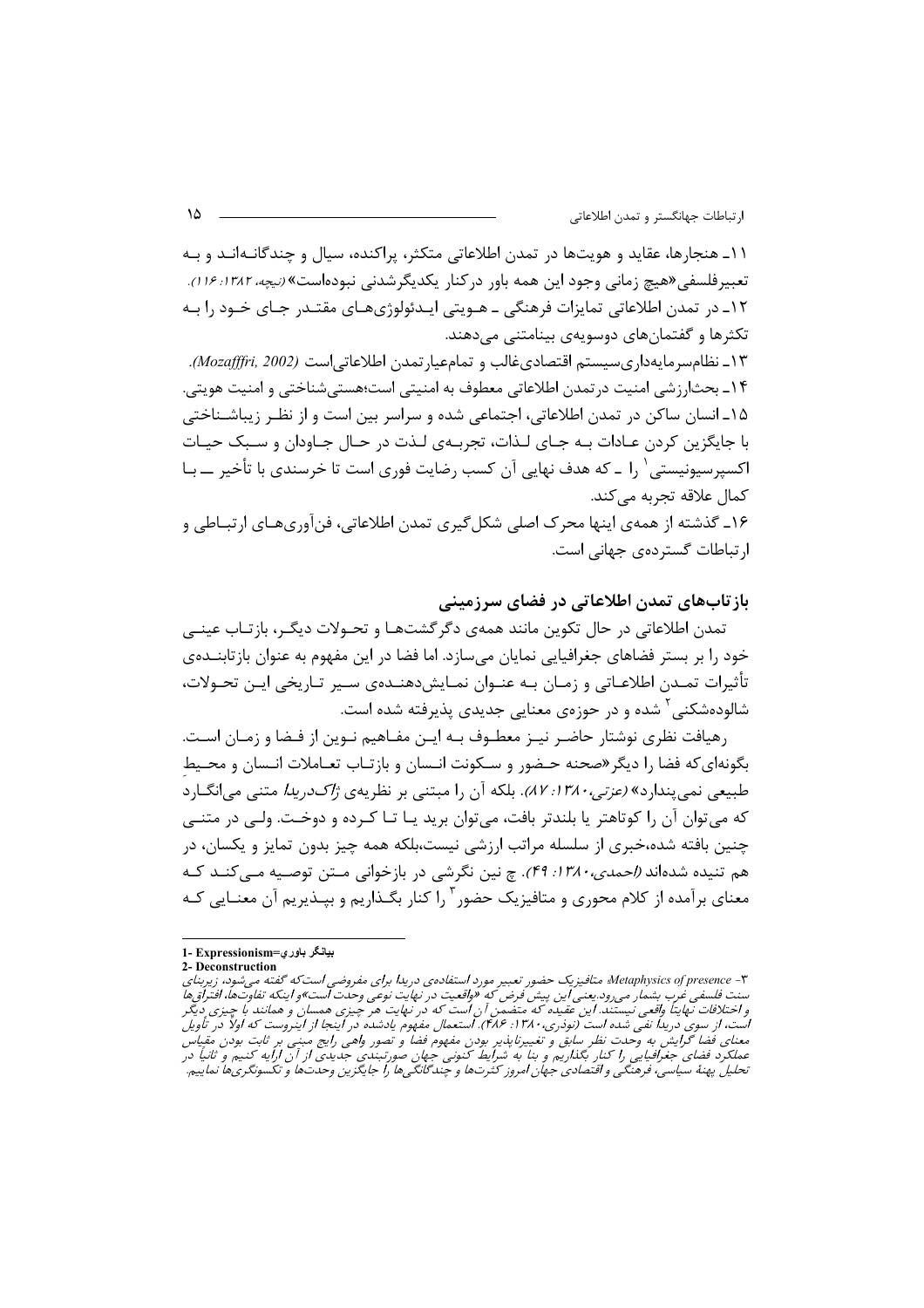بیهودهاش می پنداشتیم، استوار به حضور حقیقت است. تنها از این راه، کـشف معناهـای دیگـر متن ممکن می،شود، یعنی آن معناهایی که متأثر از پندارسـنتی یـا مـدرنو یکـسونگر مـا –کـه فاصله|ی میان متن و مؤلف نمی شناخت– از فضا، پنهان مانده بود *(همان منبع: ۳۸۹)*.

زمان نیز در تمدن اطلاعاتی همانند فضا واسازی شده و تصور از زمان در چنین تمدنی یک زمان دورهای سنت و زمان خطبی دوره رنسانس و مسلط دورهی مـدرن (Waterz, 1995:55) نیست. بلکه به گفته *مانوئل کاستلز* زمانی بی;مان است، نامی که وی بـرای زمانمنــدی مــسلط جامعه برگزیده است. چنین زمانی وقتی ایجاد میشود که ویژگـیهـای یـک مـتن بخـصوص، یعنی پارادایم اطلاعاتی و جامعه شبکهای`، به ایجاد آشفتگی، در توالی پدیدههایی بینجامد کـه د, آن متن اجرا می شوند *(کاستلز، ۱۳۸۰: ۵۳۴)*.

شکل گیری تمدن اطلاعاتی و ظهور جامعهی شبکهای که محور این نوشتار هستند جملگی متأثرند از: فراهم شدن زيـر ســاختارهايي ' چــون؛ پــارادايم نــوين ارتباطــات، اطلاعــاتــرايــي، پرسترویکای سرمایهداری و شکل بی سازمان آن و نحلـه فکـری و فلـسفی پسامدرنیـسم. اینهـا همگی حکم قطعات پـازل را دارنـد کـه در پهنـهی فـضاهای قلمروزدایـی شـده و سـرزمینی، موزاییکوار در کنار هم، فرآیندی به نام جهانی شدن را مفهـوم مـی,بخـشند و نقـش آن را بـه عنوان علت غايي «بر هم خوردن تعادل فضا و زمان» (Cox,2002:14) برجـسته مـيiماينــد. از این رهگذر رواست که با در پیش گرفتن رهیافتی همه سونگر، در پی مدلولات جهانی شـدن و تمدن اطلاعاتی قدم برداریم و از چـشمانـدازی سراسـر بـین، مـصادیق آنهـا را در عرصـههـای مختلف زندگی اجتماعی (اقتصاد، سیاست و فرهنگ) نشان دهـیم. البتـه بـا احتـساب ایـن کـه شالوده و ساختار پیـشین عوامـل مرزآفـرین (جغرافیـا، فرهنـگ و سیاسـت) در هـم شكـسته (*گل محمدی، ۱۳۸۱: ۹۲)* و هویتی متفاوت پذیرفتهاند. تکنولوژیهـای نـوین اطلاعـات، رهـایی سرمایه از زمان و گریز فرهنگ از ساعت را به نحــو چــشمگیری تــسهیل مــیکننــد و آن را در ساختار جامعهی شبکهای می گنجانند (*کاستلز، ۱۳۸۰: ۵۰۳)*.

*دیوید هاروی '، جغ*رافیدان فرهنگی، فشردگی فضا و زمان در عرصـهی تمـدن اطلاعـاتی را واقعیت بخش آرمان دهکدهی جهانی مکلوهان میداند و با نظر بـه نقـش سـرمایه در تکـوین فضاهای نوین جغرافیایی، بر نظام اقتصادی تأکید م*ی ک*ند *(گل محمدی، ۱۳۸۱: ۱۰۲–۹۲)*. بر این اساس جریان سرمایه در جامعه شبکهای نه تنها زمان را فشرده میسازد، بلکه آن را جذب نیـز می کند و از ثانیهها و سالهای هضم شدهی خود، تغذیه می کند. پیامدهای مادی این بحث بـه ظاهر انتزاعی، دربارهی زمان و سرمایه به نحو روزافزونی در اقتـصاد و زنـدگی روزمـرهی مـردم سرتاسر جهان احساس می شود. دخل و تصرف در زمـان و نـابودی آن، بـه وسـیلهی بازارهـای

1- Networking social

<sup>2.</sup> Infrastructures

<sup>3-</sup>David harvey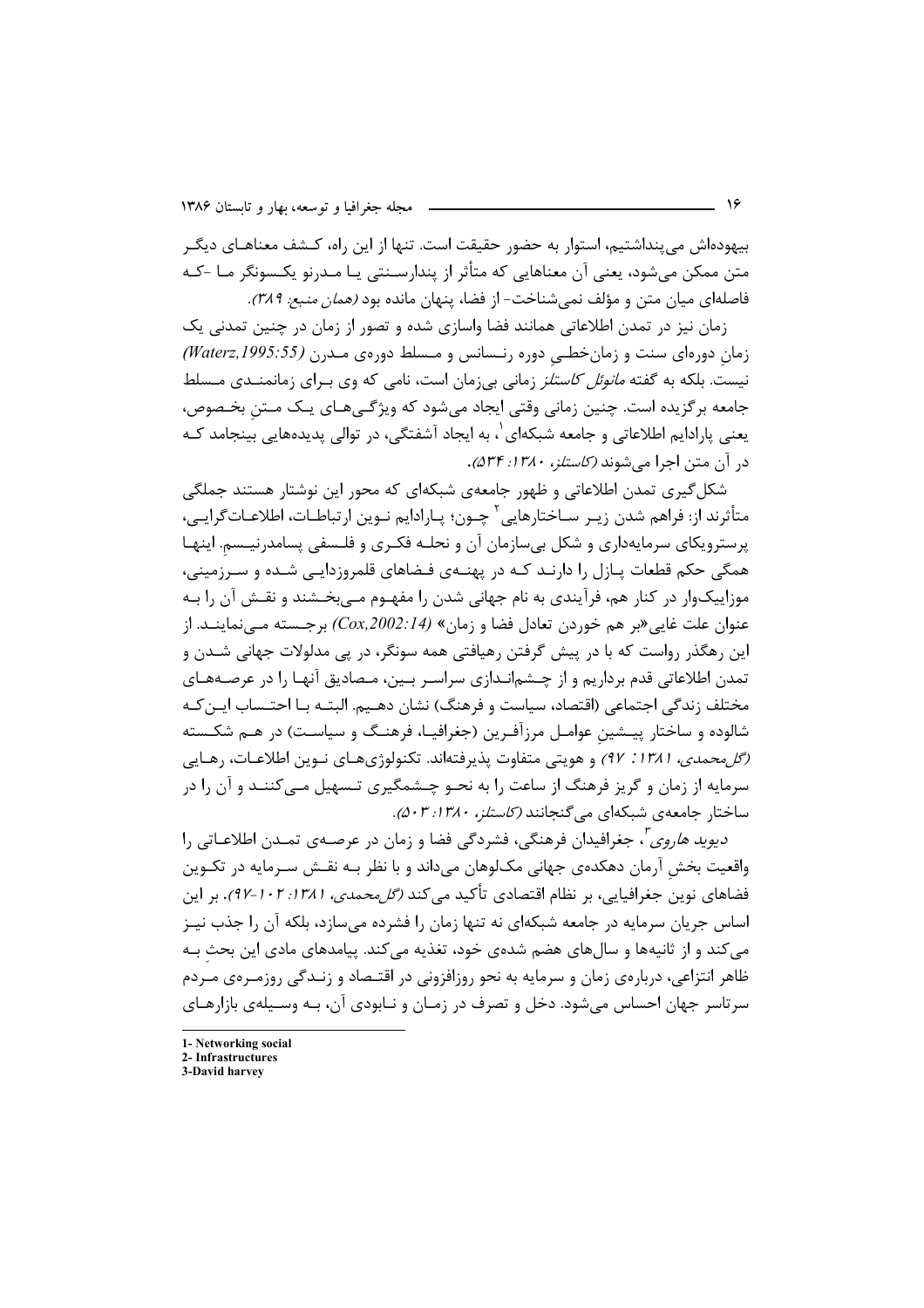جهاني سرمايه \_ که به شکل الکترونيکي اداره مي شوند \_ سرچــشمهي شــکل هـاي جديــدي از بحران های ویرانگر اقتصادی است که بر قرن بیست ویکم سایه انداختهاند (*همان، ۵۰۶).* 

/*قتصاد اطلاعاتی '* که در رقابت شرکتهای چندملیتی <sup>۲</sup> و فراملی ضمانت اجرایی مــیLبابنــد، با شکستن ساختارهای اقتصادی متمرکز، مرزگرا و سازمان،مند\_ بویژه اقتـصادهای ملـے کـه بـا انکار وجود اقتصاد اطلاعاتی، انگارەی دستیابی به سود و توان رقابت را در سر میپرورند و قــدر مسلم با واژگون شدن خودشان،ثبات و حاکمیت سیاسی دولت ملتهای مدرن را نیز به چالش خواهند کشید؛ به شکلی بی سازمان، افسار گسیخته و فرامرزی و در یی کسب سود بیـشتر، بـه اقتصادی زیباشناختی<sup>۳</sup> گرایش مییابند. چنین اقتصادی با پیش فرض سیال بـودن، پراکنــدگی و فراقلمروی بودن سرمایه، اهمیت بالایی به ژئوپلتیک سرمایه<sup>۲</sup> میدهد و با افزایش مـشارکت<sup>٬</sup> در تولید و توجه به کثرت و چندگانگی ٔ علایق و سلیقههای مصرفکنندگان، بـه تـسریع رونـد شکل گیری تمدن اطلاعاتی کمک می کند.

آنچه گذشت انعکاس ظهور جامعهی شبکهای و تمدن اطلاعاتی در عرصهی اقتصاد جهـانی بود، اما سرنوشت سیاسی ایدئولوژیها و دولتهای ملی و آرایش جدید پهنهی سیاســی جهـان نيز به همين ميزان قابل تأمل هستند. صورتبندي سازمانهاي رسمي بين|لمللـي و NGOهـاي غیررسمی در صحنهی سیاسی جهان و از سوی دیگـر افــول اقتــدار و فرمــانروایی دولــتهــا در تعیین سرنوشت سیاسی شان، فرجامی دیگر از جهانی شدن و تمدن اطلاعاتی است.

با ظهور رسانههای گروهی جهانی، در آغاز هزارهی سوم، مقولهی کنترل اطلاعات به ناگهان برای مدعیان جدید حاکمیّت ملی یعنی توتالیترها در حکم یک مسألهی حیاتی مطرح گردیـد. هر یک از مدعیان حاکمیت مطلق دولت بر کلیهی شئون اجتمــاعی و اقتــصادی- کـه از لنــین شروع میشد و به ترتیب به موسولینی، استالین و هیتلر ختم میگردید- تلاش مـیکردنـد تـا سایهی نظارت همهجانبهی خود ٫۱ بر اطلاعات فرا افکنند. اما آنچه در این میـان تحـولی نـوین محسوب میشود، این است که اطلاعات هم به مانند سرمایه، سرزمین پـدری نمـیشناسـند و مقیاس عمل آن پساملی و سیارهای است. هر چند دولتها به ظاهر کماکان می تواننــد کنتــرل برنامههای خبری را در اختیار داشته باشند،اما توان بازدارندگی و اختیار و کنترل آنها در حدی نیست که بطور کلی جریان و گردش اطلاعات را بهدست گیرند. بـرای مثـال در آلمـان، زمـان جنگ بین|لملل دوم، تعداد کسانی که مخفیانه به اخبار *«بے بے سے »* گـوش مـے کردنـد، بـه اندازهی کسانی بود که به تبلیغات *«ژوزف گوبلز»* رییس تبلیغات نازی در برنامهی اخبار شب

5- Participate in production

<sup>1.</sup> Informational economy

<sup>2-</sup> Multinational corporations

<sup>3-</sup> Aeathetical economy 4- Geopolitic of capital

<sup>6-</sup> Multiplity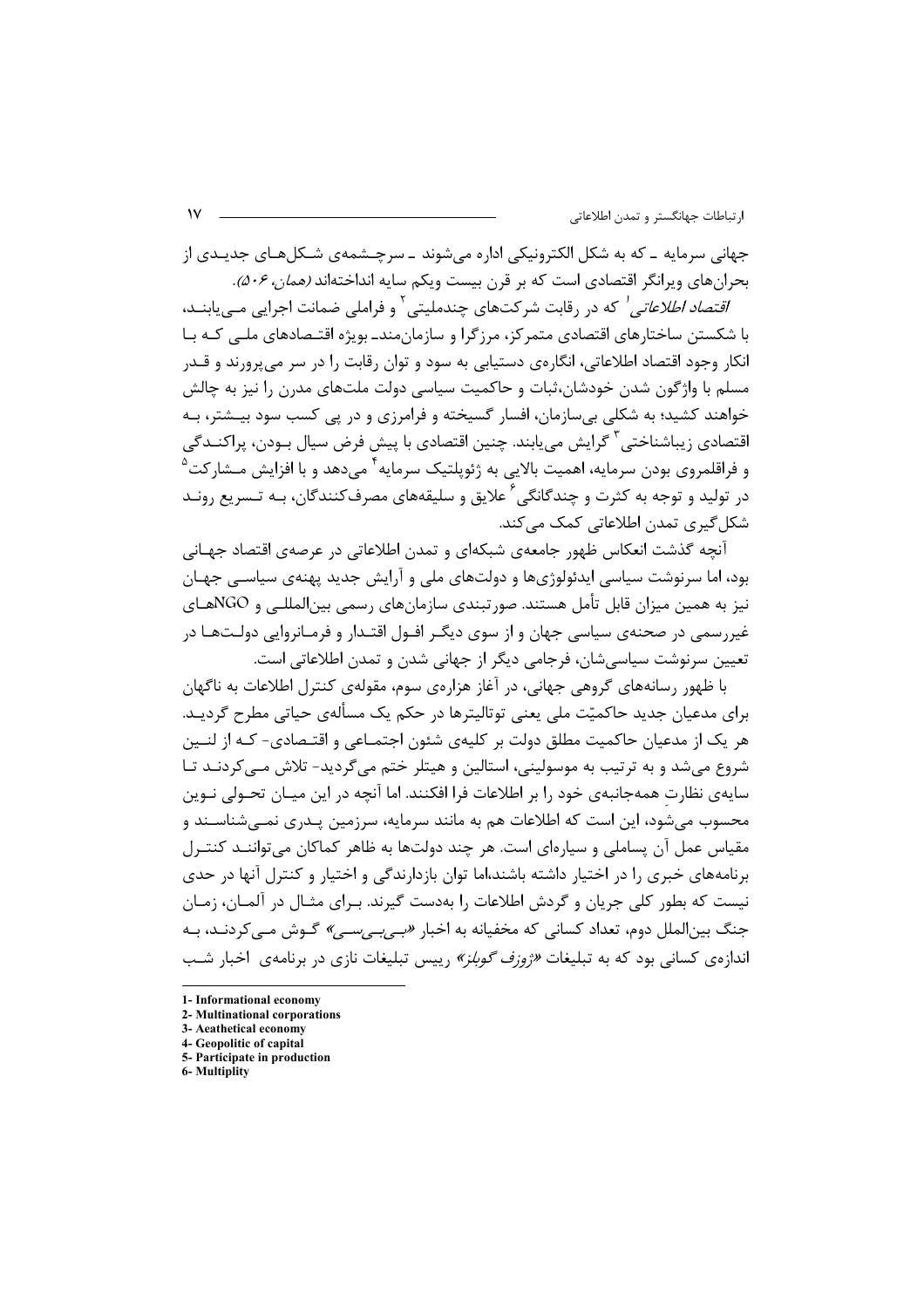گوش میدادند. با این وجود برنامه های اخبار، تنها بخش کـوچکی از «اطلاعـات» را تـشکیل می دهد. هر ۳۰ ثانیه تبلیغات یا هر ۱۸ دقیقه سریال *«ایرای صابون»* به اندازه و بلکه بیـشتر از، محتواي اطلاعاتي برنامههاي اخبار -كه دقيق ترين كنترل هـا برآنهـا اعمـال مـي شـود- حـاوي اطلاعات است. امروزه هیچ حد و مرز ملی و جغرافیایی برای اطلاعات وجود ندارد. یقیناً ناتوانی روزافزون ديكتاتورين رژيم تاريخ دركنترل دسترسي مردم به اطلاعات، عامـل اصـلي فروپاشـي کمونیسم و سقوط امپراطوری شوروی بود *(دراکر،۱۳۷۵: ۲۵۹).* با این وصـف در آینــده چـالش میان قدرتها بر سر کنترل اطلاعات خواهد بود. همانگونه که در گذشته بر سر کنترل قلمرو و پس از آن بر سر کنترل دستیابی به مواد خام و نیروی کار ارزان و استثمار آنهـا مـیجنگیدنـد (ليوتا, د، ١٣٨١: ۶۴).

تمدن اطلاعاتي، با تقليل اقتدار و مــشروعيت دولـتـهـاي ملــي، گـرايش بـه انديــشههـاي دموکراتیک را اجتناب ناپذیر کرده است و با سردادن ندای «*هم ایـن»* و «*هـم آن»* بـه جـای «نه اين» و «نه آن»، يگانــه نظــام سياســي ســازگار بــا وضـعيت حــاكم بــر پهنــهي گيتــي را، دموکراسی جلوه می دهد. بر این اساس شایسته است که دولتهای ملی در قرن ۲۱ با نگرشــی «درون متنبي» به حوزهي ملي و بوم خودشان، از منظري «بر*ون متنبي»* نيـز نظـاره گـر پهنــهي جهان باشند و روابط بینامرزی کشورها را فراسوی رهیافت همگرایـی و واگرایـی، در چـارچوب تعاملاتی بینامتنی تصور کنند و گفتمان بوم و جهان را سرلوحهی سیاسـتگذاریهـای محلـی، منطقهای و ملی خود سازند. خلاصه اینکه به گفتهی نیچه:

«فراسوي آن شور فاصله - كه از پيوسته فرانگريــستن و فرونگريــستنِ كاسـت فرمــانروا بــر فرمانگزاران و از پیوسته دستور گرفتن و دستور دادن و زیردست و دوردست نگاه داشتن پدیـد می آید- بیندیشند *(نیچه،۲۵۸: ۲۵۳)*؛ در عرصهی فر*هنگ* فاصله ها و تمایزات مکانی و زمانی، بهدلیل گسترش تکنولوژیهـای ارتباطـات و اطلاعـات، اهمیـت خـود را روز بـه روز از دسـت می دهند. امروزه برقراری تماس های روزانه، با مردمی ممکن شده است که در قـارههـای دیگـر زندگی می کنند و حوادث و وقایع می تواند از طریق رسانههای همگانی، در سراسر جهان تجربه شود *(بـوریمر،۱۳۸۱: ۴۹)*. نخستین بار این مک4لوهان بود که توجـه برخـی را، بـه حـضور همـه جانبه و قدرتمندانهي رسانهها – در همه حال و همه جا بـه عنــوان عنـصر اصـلي در هــر نــوع تعریف فرهنگی- جلب نمود. مکـلوهان در همان صفحات آغازین کتاب *درک رسانه* میگوید؛

امروزه پس از گذشت بیش از یک قرن از ظهور تکنولوژیهای پیشرفته، شبکهها و سیستم مرکزی عصبی خود را در سطوح جهانی بسط و گسترش دادهایم و تا آنجایی که به سیارهی ما مربوط میشد، مکان و زمان را از میان برداشتیم. از همین رهگذر است که رسانهای همچون سینما ابزاری قدر تمند،در فرافکنی فرهنگ غالب و مسلطتمدن جهانی،بهشمار میرود.فیلمهای هالیوودی طی دو تا سه دههی اخیر، بابت اینکه نیرومندترین حامیان و بارزترین تجلی فرهنگ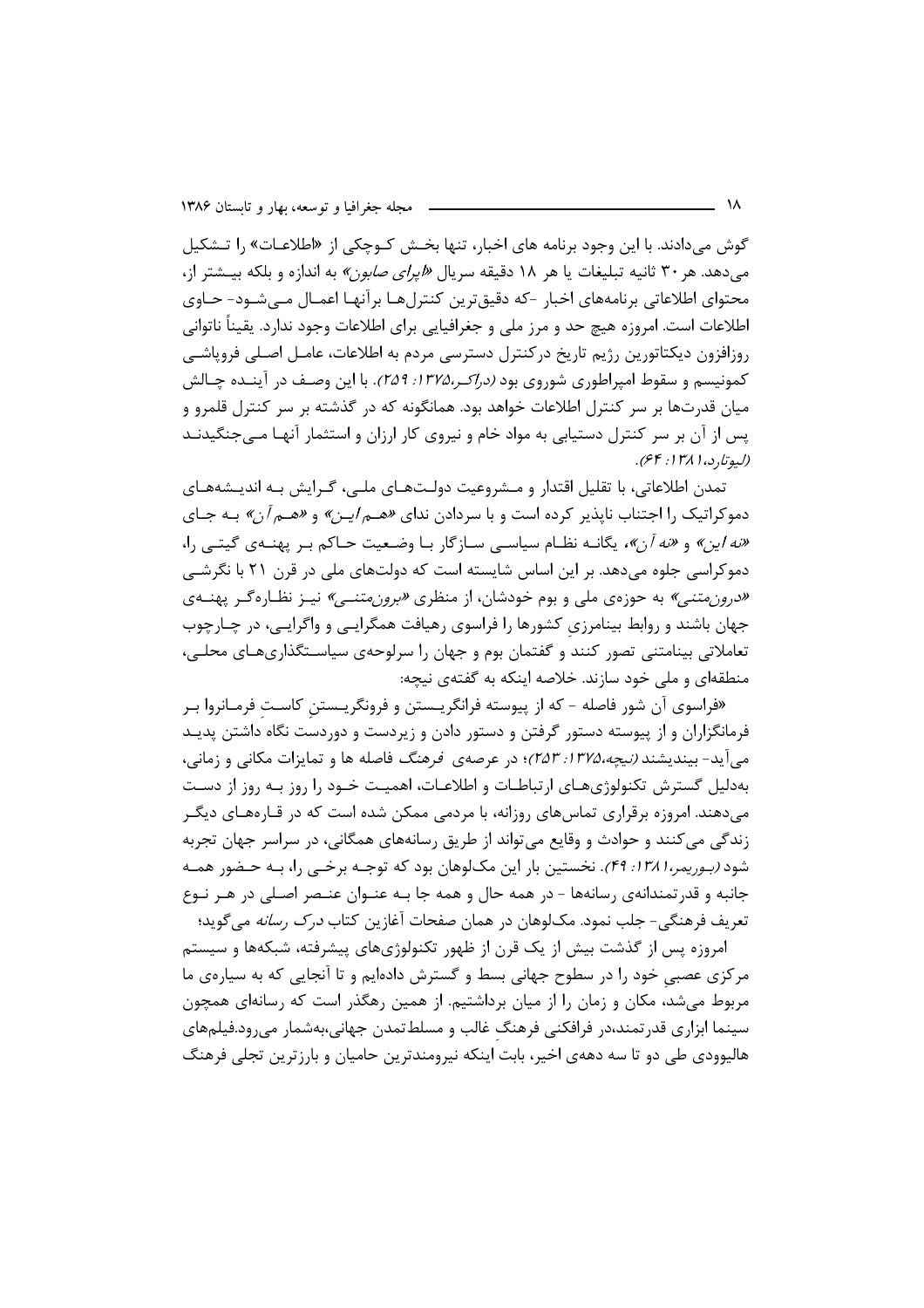متمرکز و متجانس آمریکایی به شمار می رفتند، شهرت یافتهاند *(احمد، ۱۳۸۰: ۲۳۴).* استعارهی *دهکدهی جهانی <sup>ا</sup>* مارشال مک $\mathcal{L}_{\text{per}}$ هان، در پرداختن به رسانههای پست مدرنیستی، بسیار حایز اهمیت است. در عصر ما این یک واقعیت تحقق یافته، است که هیچگونه تقسیمبندی شرقی یا غربي، مسلمان يا غير مسلمان نمي تواند مانع حضور نافذ و همه جانبهي رسانهها گردد. در واقع برخی از نویسندگان پست مدرنیست که در عرصهی بین|لمللی شناخته شدهتر هستند، از جاهایی برخاستهاند که مک[وهان آنها را، تحت عنوان «فرهنگ عقبمانده یا شفاهی» توصیف مي كند (همان: ۲۳۶).

به نظر *بودریار* رسانههای گروهی، نشانگر عصر نوینی هستند که در آن شیوههای قدیمی تولید و مصرف، جای خود را، به دنیای تازهی ارتباطات دادهاند. این دنیای نوین، برخلاف نمونهی قبلی خود (که با جاهطلبی پرکوشش وکشمکش فرزند، در برابر طایفه همراه بود) بر ییوستگی بازخورد و فضای میانجی استوار است و فرآیندهای آن خود شیفته و مستلزم تغییر مستمر سطح ظاهري هستند (*ساراپ،١٣٨٢: ٢٢١).* 

در عصری که تمایزات ابژهها و وانمودهای آنها از میـان مـی٫رونـد، تمـام چیـزی کـه بـاقی میماند صورتهای شبیهسازی شده می باشند. اینها دلالت بـه هـیچ چیـزی غیـر از خودشـان ندارند، پیامهای رسانهای، نظیر آگهیهای تلویزیونی، مثالهای جالبی در ایـن مـورد هـستند و این خود ارجاعی به فراسوی بیمهای *ماکس وبر* از جهان سرخورده و غیرسنتی شده، میباشـد. اواخر قرن بيستم شاهد تخريب بي سابقهي معنى است. جستجو براي تمايز ميـان امـر اخلاقـي و غیراخلاقی، واقعی و غیر واقعی بیهـوده اسـت و در «سـایهی نـسبیiگـری و نـسبیت دانـش و حقيقت» (إحم*دي،١٣٨١: ۵).* به بيان، بودريار در موقعيت حـاد واقعيـت <sup>١</sup> بــه ســر مــ*ي بـ*ريم (لاین، ۱۳۸۱: ۳۳). تمدن اطلاعاتی امروزه بازتاب فضایی خود را، در عرصهی فرهنگ در شکل نغمههای چندصدایی فرهنگی جهـان انعکـاس مـیدهـد. صـداهای خـاموش گـوش خـراش و ناموزون بسيار شنيده مى شود.

در هم آشفتگی ژانرها، ترکیبهای مانعه الجمع و انواع اختلاطها و آمیزشها نمـود فـضایی می یابند. حال که لایههای رسوبات فرهنگی به جای روی هم قرار گـرفتن، در کنــار هــم جــای گرفتهاند، چهرهی جهان نیز، اساساً دگرگون شده و بیش از پیش اسیر آشـفتگی گـشته اسـت. در اصل هیچ چیزی کامل از میان نمی رود، گفتارها تغییر مکـان مـی دهنـد و در انتظـار نوبـت خویش به مأمنی می گریزند *(شایگان،۱۳۸۱: ۳۹-*۳۹).

1-Global hamlet

<sup>2-</sup> Hyper reality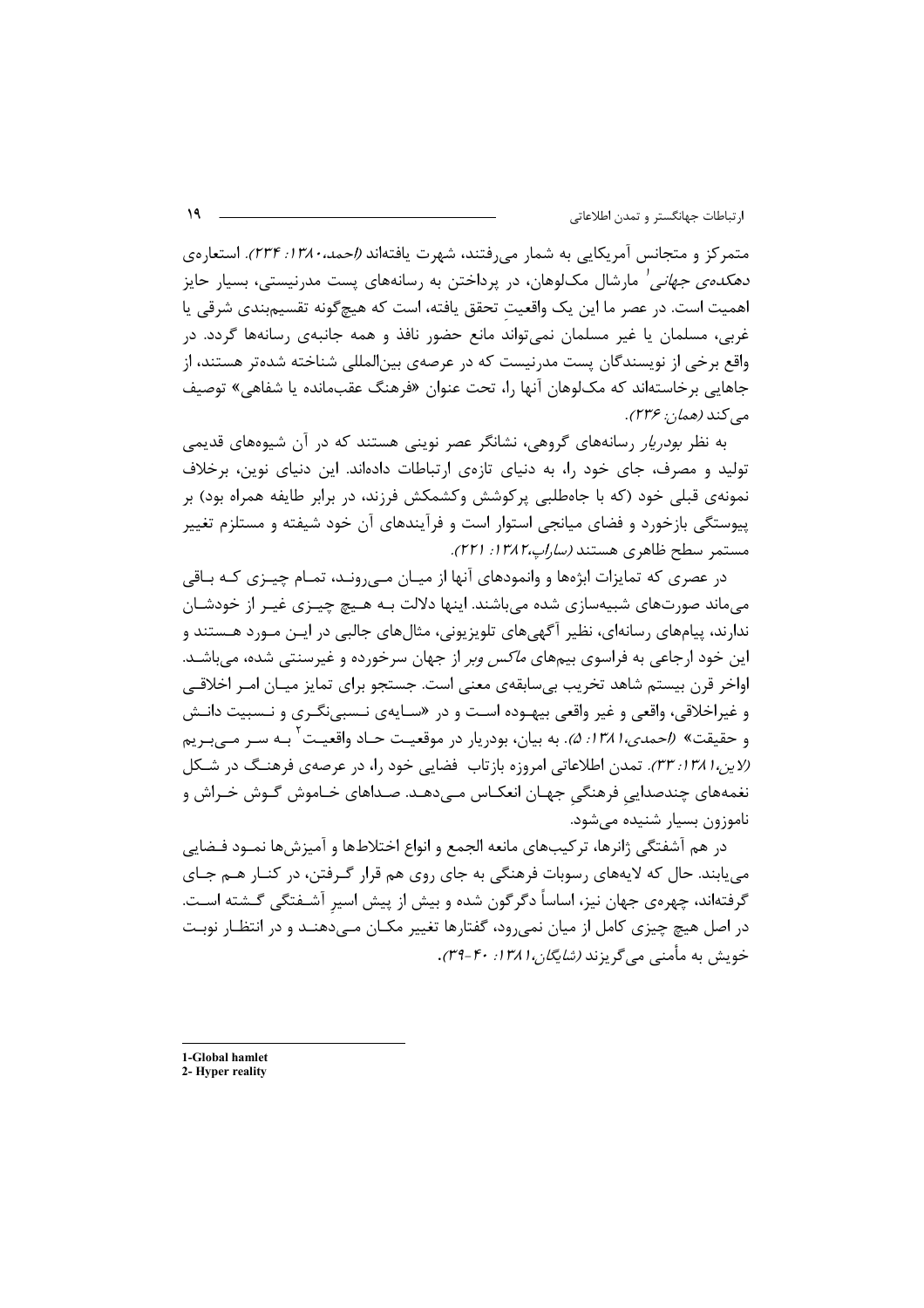

نتيجەگيرى

دگرگشتها و تحولات بیست سال اخیر جهان، به هیچ وجه سزاوار مقایسه حتی با یک قرن قبل از دهه۱۹۸۰ نیستند. سرعت بی سابقهی دگر گونی ها و پیشرفتهای نوین در درازنای تاریخ، همپایی برای خود در مسند قیاس باقی نگذاشته است و شاید یکسان نبودن سرعت همین تحولات فنی با مکملهای خود (فرهنگ، هویت و سیاست) در طریق توسعه باشد که در پارهای مواقع، خبر از وجود چالشها و گسستها میدهد. ولی آنچه مسلم است این که، فرجام اینگونه تحولات، در عرصهی اطلاعات و ارتباطات، در تعاملی دوسویه با سرمایهداری افسارگسیخته، بر بستر فرآیند جهانی شدن، ظهور تمدنی جدید را نوید میدهند.

٢.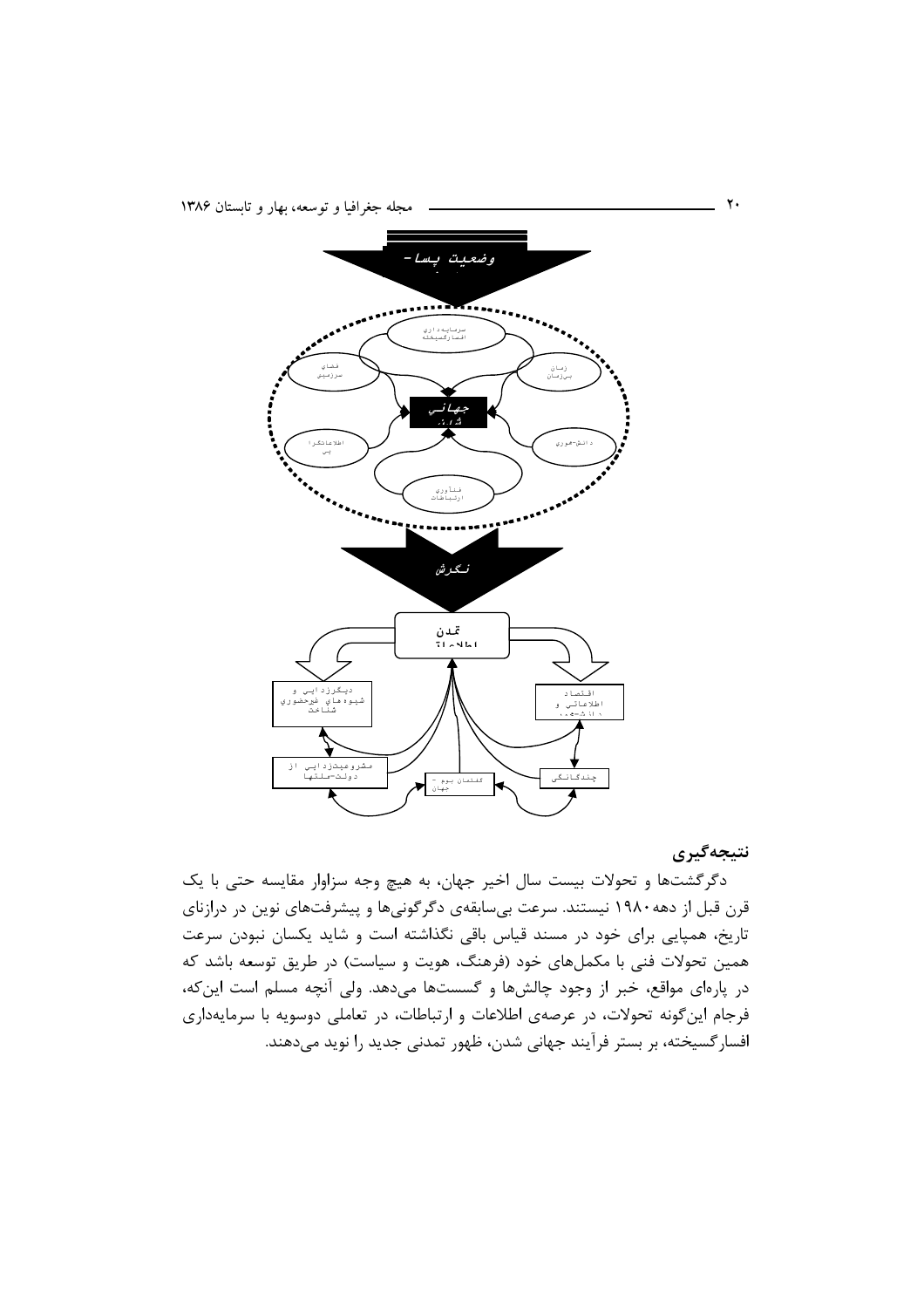این تمدن نوظهور با برگذشتن از سلسله مراتب ارزشی و اجتماعی، به هر شهروند جهان، کم و بیش، فرصتی برای ایفای نقش میدهد. مشخصهی تمایزبخش تمدن جدید، جایگاه بے،سابقەی اطلاعات و دانش در آن است، که بویژه از منظر هستے،شناختی تبیین و تأویل درخور آن را به درک ماهیت تکنولوژی مشروط می گرداند و نگرش فن محورانه را در پی کشف علتغایی ظهور تمدن اطلاعاتی (که بازتابهای فضایی آن در عرصهی فرهنگ، سیاست و اقتصاد به هیچ روی فرجامی تکنولوژیک از خود برنمیتابند) به نگرشی جغرافیایی و رهیافتی یسامدرن سوق می۵هد. در این میان شاید عقل باوران و مارکسیستها، رابطهی نزدیک و متقابل فرهنگ و تکنولوژی را، دلیل بنیادین ظهور تمدن اطلاعاتی بپندارند. ولی قدر مسلم آنچه در ماهیت تکنولوژی مدرن و عقلانیت ابزاری حاکم بر مدرنیته، به عنوان سازندهی هویت و فرهنگ تلقی میگردد،بر بنیان همان رهیافت چپ مارکسیستی و دانشءتکی بر پوزیتیویسم استوار است که به کارآمدی و توان بالقومی آن در تبیین تمدن نوظهور تردید بسیار می توان کرد. بگونهای که فن محوران و ایدئولوژیهای چپ با قطعیت تمام، خبر از تجلی فرهنگ مسلط و کنترل کنندهای می دهند که مترتببر استیلای سرمایهداری شکل گرفتهاند و از همین رهگذر است که تکوین فرآیند جهانیشدن را نیز ادامهی خصلت تکنولوژیک مدرنیته میپندارند. در حالي كه بدون گذار از اين قطعي نگريها و احكام ايدئولوژيک كشف و تبيين بازتابهاي فضايي تمدن نوظهور اطلاعاتي غير ممكن مي نمايد.

اقتصاد سرمایهداری که اندیشهی مارکسیستی آنرا ویژگی بخش سلسله مراتب ارزشی جامعه میداند، بعد از دههی ۱۹۸۰ خود را دچار تجدید ساختاری کرد که بررسی ارتباط آن با تمدن و فرهنگ، نشانگر بازتابهای کاملاً متفاوت آن در جهان امروز است. نظام سرمایهداری با در پیشگرفتن چنین رهیافتی در نهایت به تمام آنچه که در سیر تاریخ بازگوکنندهی فطرت تنوع طلبی و تکثرخواهی آدمیان بود، جامهی عمل پوشاند و شریط لازم برای ادامهی حیات جهانی شدن و تمدن اطلاعاتی را فراهم ساخت.

فضایی که عالمان ایدئولوگ جغرافیا در قالب برداشت اسطورهای خود از تکنولوژی، به عنوان فضای جغرافیایی تصویر میکنند، فضای تجلیدهندهی رابطهی تکنولوژی و محیط، فضایی مکانمند، قلمروی و مرزگراست. در حالی که با این تصور از فضا، تکوین فرآیندی بهنام جهانی شدن تا ابد به عنوان آرمانی دستنیافتنی، فقط اسمی از خود بر تاریخ عقاید جهان می،دید. پس بنابراین فضایی که آرمان جهانی شدن در آن محقق میگردد، نه تجلی گاه رابطه انسان و محیط و تکنولوژی، بلکه فضایی بدون مرز، فرا قلمروی و سرزمینی است، که بازتاب تعاملات بینامتنی را نمایان میسازد و در ارتباط دوسویهی خود با زمان، بهجای زمان خطی، از زمان بي;مان، تبعيت مي كند.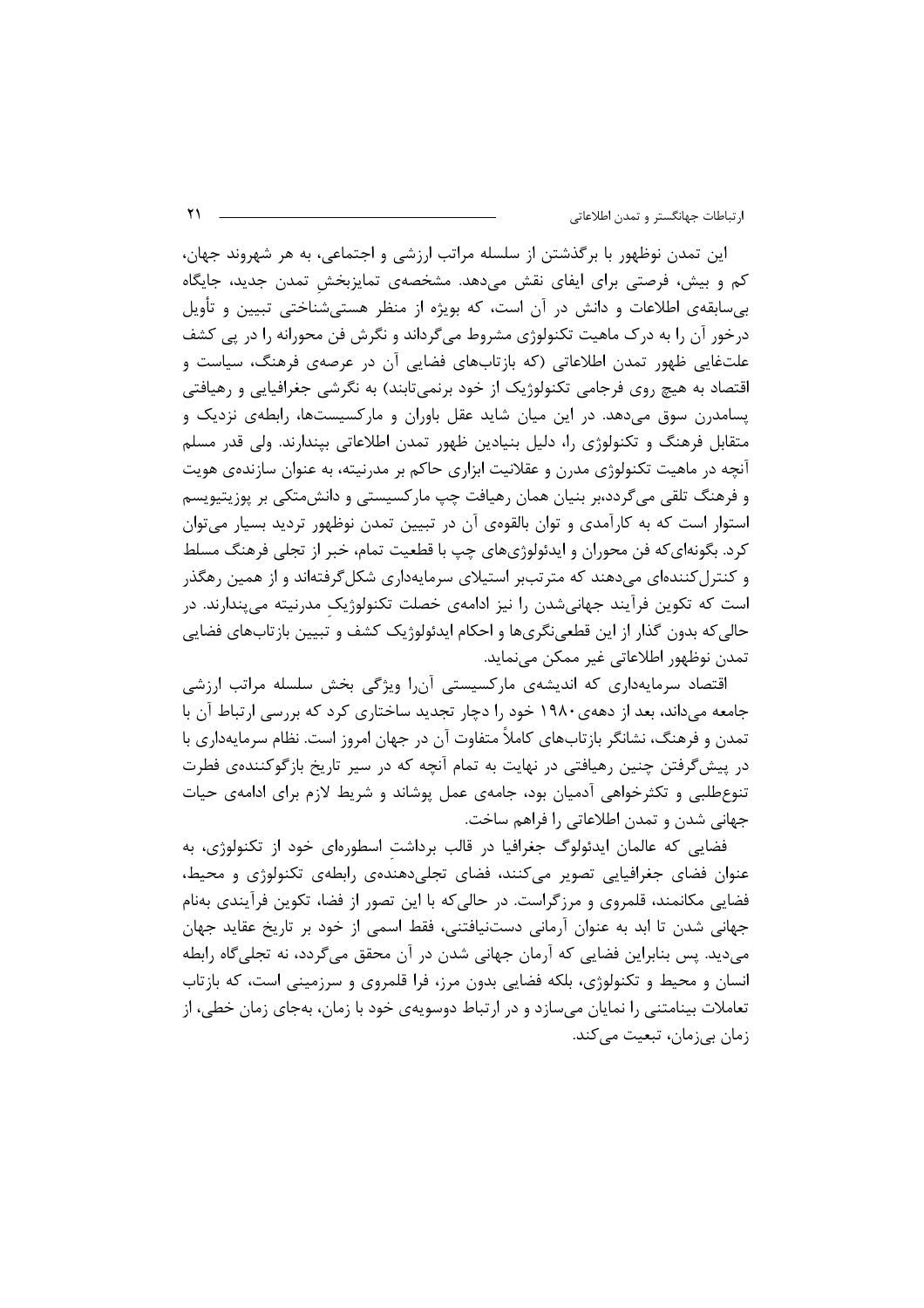اینان تکنولوژی ارتباطات و بر اساس آن، افزایش ارتباطهای میان فرهنگی را، بویژه در بین کشورهای توسعهپافته و در حال توسعه، گونهای تهاجم فرهنگی از سوی کشورهای توسعهپافته يا مركز مي|نگارند. غافل از اينكه، منطق حاكم بر تمدن اطلاعاتي، منطق دو انگار و تک گفتار مدرن نیست،بلکه منطق هم این و هم آن۔گفتمان۔ است و قبول تکثرها و چندگانگیها ویژگی برجسته و منحصر به فرد آن بهشمار می رود.

بنابراین، فرجام سخن نوشتار حاضر این|ستکه پیششرط وجود دیدهای معناکاو و تبیینگر در یک جغرافیدان، معطوف است به تأویل بازتابهای فضایی تمدن اطلاعاتی در عرصههای مختلف زندگی اجتماعی، درهمشکستن ساختارها و شالودههای سنتی و مدرن.تا از این رهگذر توان درک کثرتها، پاردوکسها و تضادهای موجود در وضعیتکنونی جهان و تمدن نوظهور را بهدست آورد و خارج از حصارهای معرفتی ایدئولوژیک و یکسونگر، در کنار نگرش برون متنی، شرط مسلم تفسیر بازتابهای فضایی تمدن اطلاعاتی را، در گرایش به درون متن و ماهیت هستے شناسانهی اطلاعات جستجو کند.

منابع و مآخذ

- ۱- احمدی، بابک (۱۳۸۱): *کتاب تردید*. نشر مرکز.
- ۲- احمدی، بابک (۱۳۸۰): *ساختار و تأویل متن.* نشر مرکز.
- ۳- احمد، اکبر (۱۳۸۰): پس*ت مدرنیسم و اسلام. از* پس*ت مدرنیته و پست مدرنیسم.* ترجمه و تدوين حسينعلي نوذري. انتشارات نقش جهان.
- ۴- بيكزاده، محمدرضا (١٣٧٧): *گفتگوي تمدنها و فـن آوري اطلاعـات*. فـصلنامه اجتمـاعي سیاسی گفتمان. شماره ۳.
- ۵- بوریمر، جان آر،گیبینز (۱۳۸۱): *سیاست پست مدرنیت.* ترجمه منصور انصاری. انتـشارات گام نو.
	- ۶- تافلر، الوين (١٣٧۴): *موج سوم.* ترجمه شهيندخت خوا<sub>ر</sub>زمي. انتشارات فاخته.
	- ٧- تافلر، الوين (١٣٧۵): *جابجايي در قدرت*. ترجمه شهيندخت خوارزمي. نشر سيمرغ.
- ۸− تاجیک، محمدرضا (۱۳۸۱): *گفتمان سردبیر*.فصلنامه سیاسی اجتماعی گفتمان.شماره ۵.
- ۹- تاجیک، محمدرضا (۱۳۷۷): *بینا- متنها / بیناــتمـدنهـا*. بحثـی در جغرافیـای مـشترک تمدنها. فصلنامه سياسي اجتماعي گفتمان. شماره ٣ .
- ۱۰- داوسن، مایکل و جان بلای فاستر (۱۳۷۹): *سرمایهداری مجازی و اقتصاد سیاسی بزرگراه اطلاعاتی.* ترجمه مهران مهاجر. از کتاب جامعه انفورماتیک و سرمایهداری. انتشارات آگاه.
- ١١- دراكر، ييتر اف (١٣٨٢): *چالش هاي مديريت در سدهي ٢١*.ترجمه محمود طلوع. انتشارات مؤسسه خدمات فرهنگی رسا.